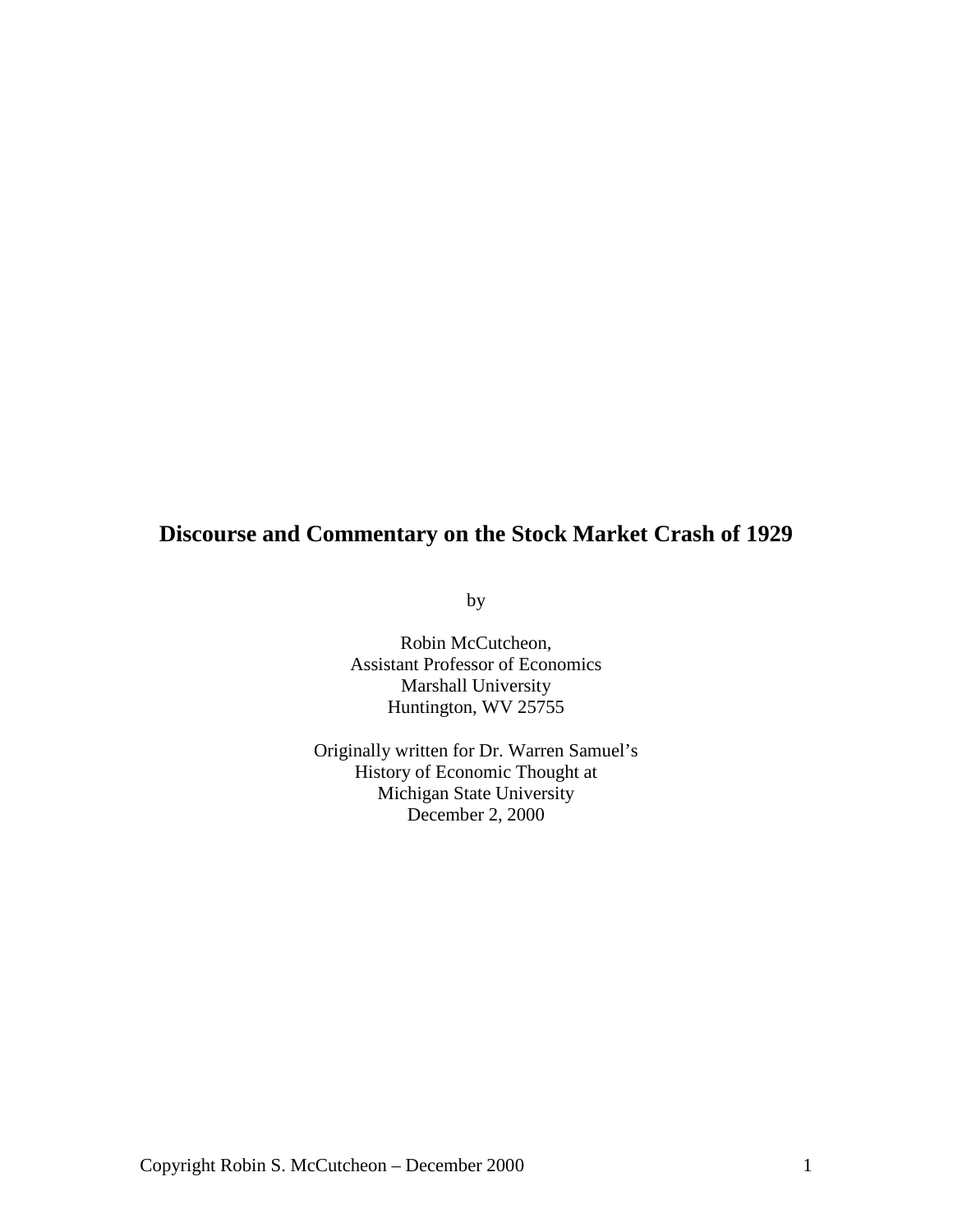# **Contents**

| <b>Section</b> |
|----------------|
|----------------|

| $\mathbf I$  | $\mathbf{1}$ |
|--------------|--------------|
| $\mathbf{I}$ | 2            |
| Ш            | 3            |
| IV           | 6            |
| V            | 7            |
| VI           | 10           |
| VII          | 13           |
| VIII         | 19           |
| IX           | 21           |
|              |              |

Works Cited 23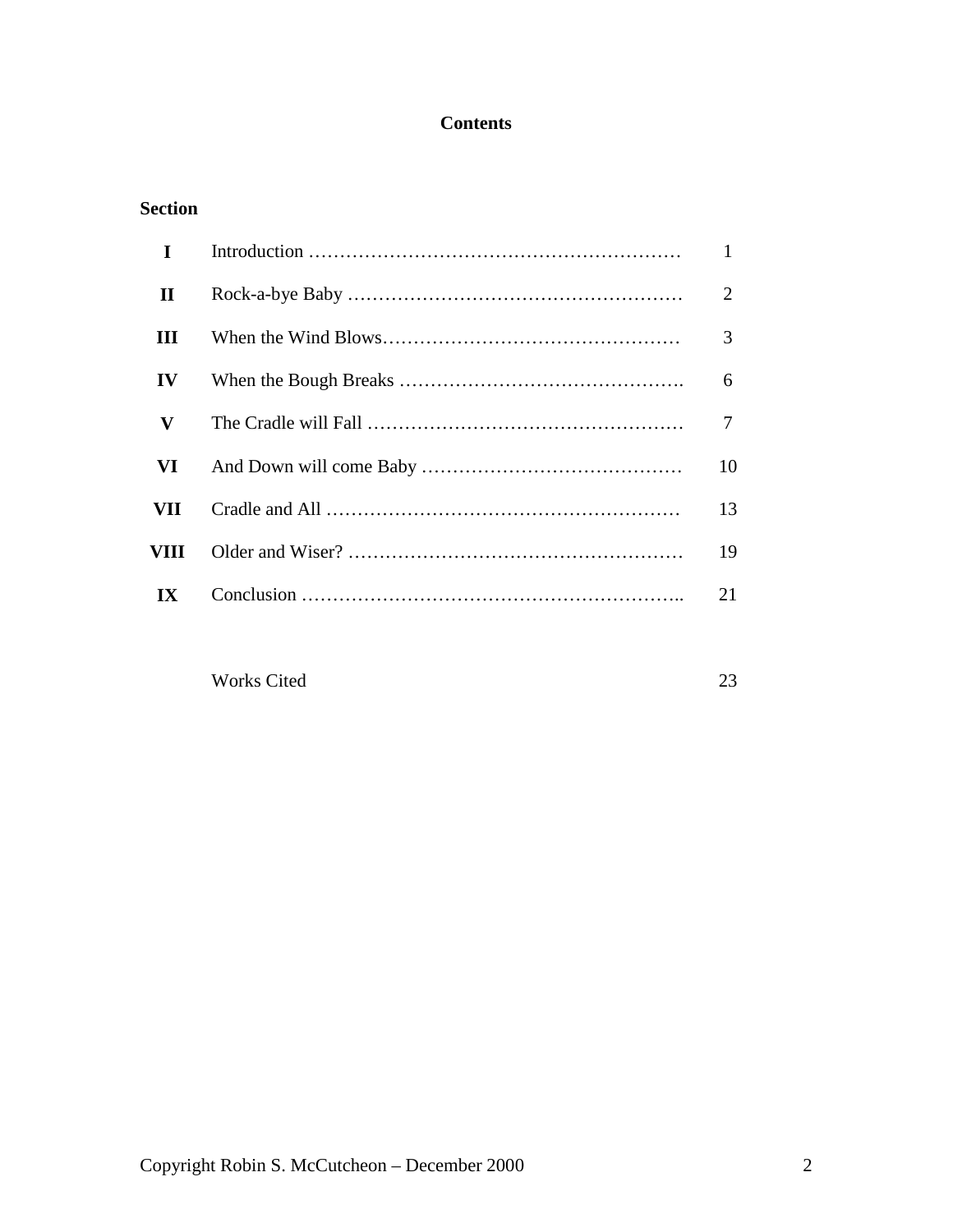# **I. Introduction**

House of Representatives bill (H.R. 11806) "Section (*h*): The Federal reserve system shall use all the powers and authority now or hereafter possessed by it to maintain a stable gold standard; to promote stability of commerce, industry, agriculture, and employment; and a more stable purchasing power of the dollar, so far as such purposes may be accomplished by monetary and credit policy. Relations and transactions with foreign banks shall not be inconsistent with the purposes expressed in this amendment (Edie, 1929)."

October 29, 1929 is a date that has buried itself so deep in the national consciousness that only by the passage of time has the memory of that horrible date diminished. Octogenarians can remember with clarity what they were doing, or where they were, when the news that the stock market crashed reached them. Of the millions of people that lived through the crash and the depression that followed, only a few people knew how it came to pass, yet no one was able to stop it from occurring.

While there are many myths and explanations posited for the stock market crash, the emphasis of this paper is to analyze the economic discussion surrounding monetary policy at the time of the crash. The principal players are President Herbert Hoover, Federal Reserve Banker Adolph Miller, the late New York Federal Reserve Governor, Benjamin Strong, and his successor George Harrison. Also included are Secretary of Treasury Arthur Mellon and former President Calvin Coolidge. Principal leading economists at the time were Yale's Irving Fisher, Harvard's W.L. Crum, and Charles O. Hardy. Various Federal Reserve Bankers fill in the cracks of the analysis.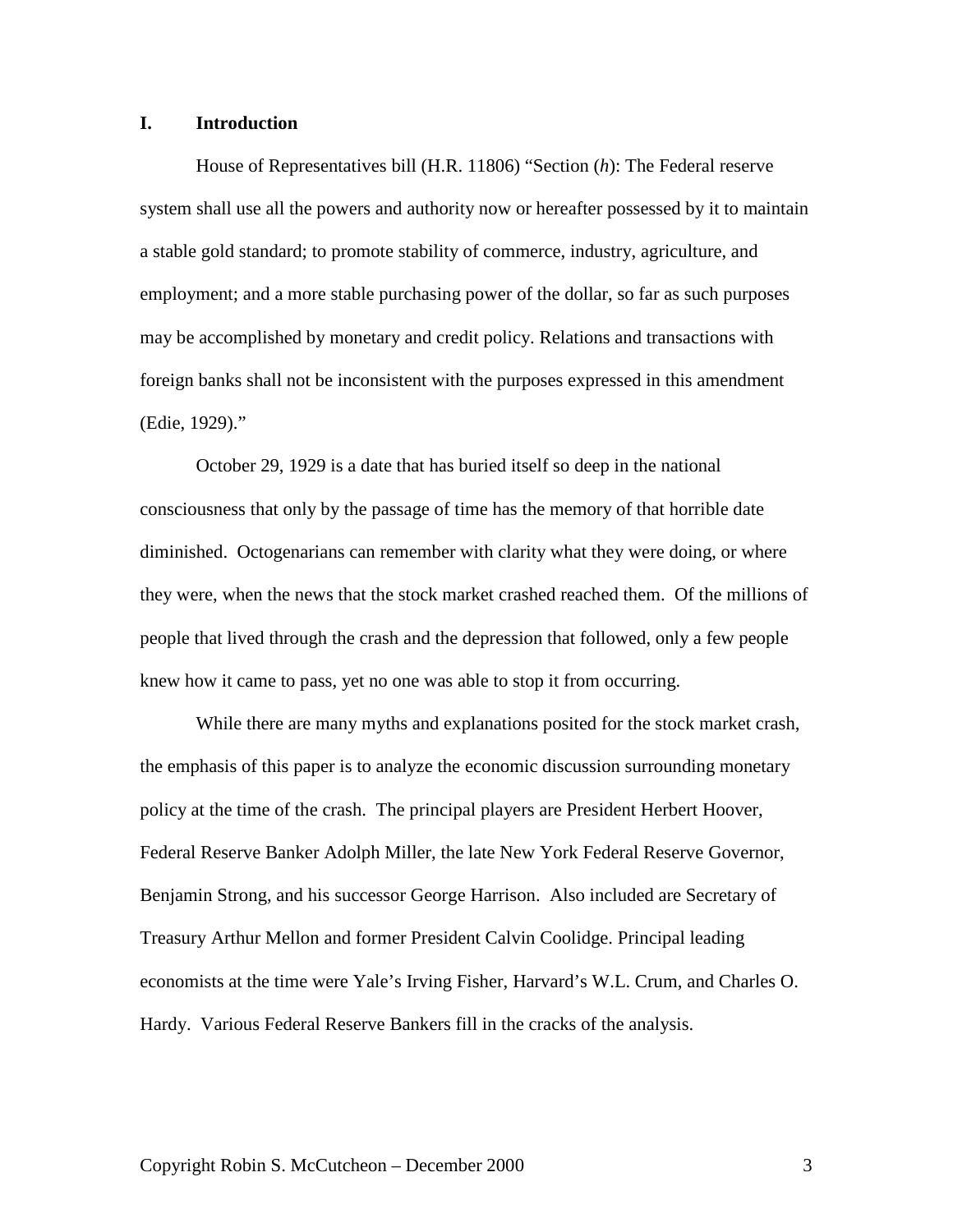# **II. Rock-a-bye Baby…**

To lay the proper foundations for the crash of 1929, my analysis begins in the year 1927. It was nearly eight years after the end of World War I, heretofore the most destructive war in terms of financial, pecuniary and human loss. Labor disputes in Europe, effects of over-valued exchange rates, falling exports, and strikes by laborers in the coal-fields created an economic chaos. International help was sought. The United States and Europe struggled to rebuild the world economy using the newly formed United States Federal Reserve System, and the ties of international friendship.

The president of the New York Federal Reserve Bank, Ben Strong, was a charismatic, smart economist, a natural leader, and much admired by businessmen and bankers worldwide. In July 1927, a bold experiment in international central bank cooperation, led by Governor Strong, included Governor Montagu Norman, head of the Bank of England, Hjalmar Schacht of the Reichsbank, and Charles Rist of the Bank of France, who met in New York. Elmus Wicker (1965) writes,

"I agree fully with [Lester] Chandler's conclusion:

'There can be no doubt that the international situation was a major reason for the 1927 easy-money policy, that Strong was motivated by an altruistic concern for European countries, especially Britain, and that at least the timing of the policy was related to the conference with foreign bankers in early July. But it would be grossly misleading to say that the policy was initiated solely because of the international situation and solely for altruistic purposes. Domestically, a mild recession seemed to have started.'

'The only thing I find objectionable in Chandler's statement is the description of Strong's motives as partly altruistic. To Strong as well as to Governor Norman the gold standard imposed certain responsibilities. Action designed to maintain that mechanism intact can hardly be described as altruistic. To interpret Strong's action as sheer "altruism" is to neglect his nostalgia for the gold-standard apparatus and the traditional mechanisms of control.' "  $<sup>1</sup>$  $<sup>1</sup>$  $<sup>1</sup>$ </sup>

<span id="page-3-0"></span> $\frac{1}{1}$ Wicker quotes Lester Chandler, who wrote *Benjamin Strong,Central Banker.* (Washington, D.C.: Brookings Institute, 1958), pp. 188-89.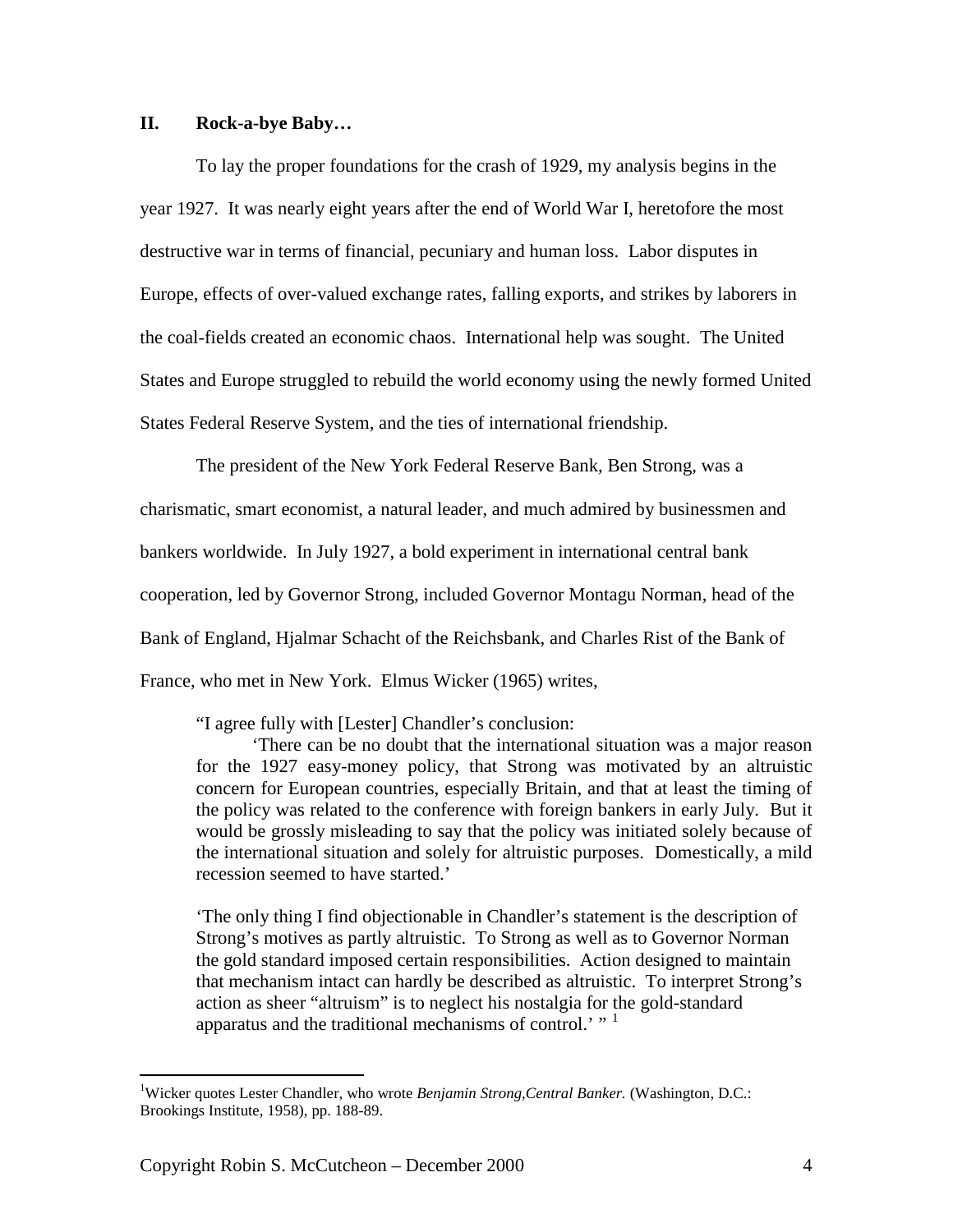The credit expansion by open market operations and reduction of the discount rates introduced a period of monetary ease designed to stimulate the European economy and arrest the slight business recession the United States had been feeling.

Herbert Hoover, then Secretary of Commerce, remembered this particular meeting of bankers with disgust and contempt. Hoover thought the United States was not in need of this credit expansion, stating simply that industry and commerce were amply supplied. Europe did not need credit expansion, in his opinion, what they needed was disarmament, balancing of budgets, harder work, and more production. Hoover enlisted Adolph Miller's help in trying to persuade the Currency Committee−the legislative father to the Board−to make the Federal Reserve Board stop its international relations with the European bankers but to no avail. $<sup>2</sup>$  $<sup>2</sup>$  $<sup>2</sup>$  As a last resort, Hoover approached President</sup> Coolidge, and insisted that the situation was cause for alarm. But Coolidge was a strict legalist and would not interfere in the operation of the Board, stating that it had been created by Congress as was independent of the Executive office (Hoover, 1952).

# **III. When the Wind Blows…**

In his memoirs, Hoover blamed the Great Depression on World War I. "Without the war there would have been no depression of such dimensions. There might have been a normal cyclical recession; but, with the usual timing, even that readjustment probably would not have taken place at that particular period, nor would it have been a "Great Depression" (Hoover, 1952)." Observing the international recessions and slumping stock

<span id="page-4-0"></span> <sup>2</sup> Adolph Miller was also a Federal Reserve Bank president at that time.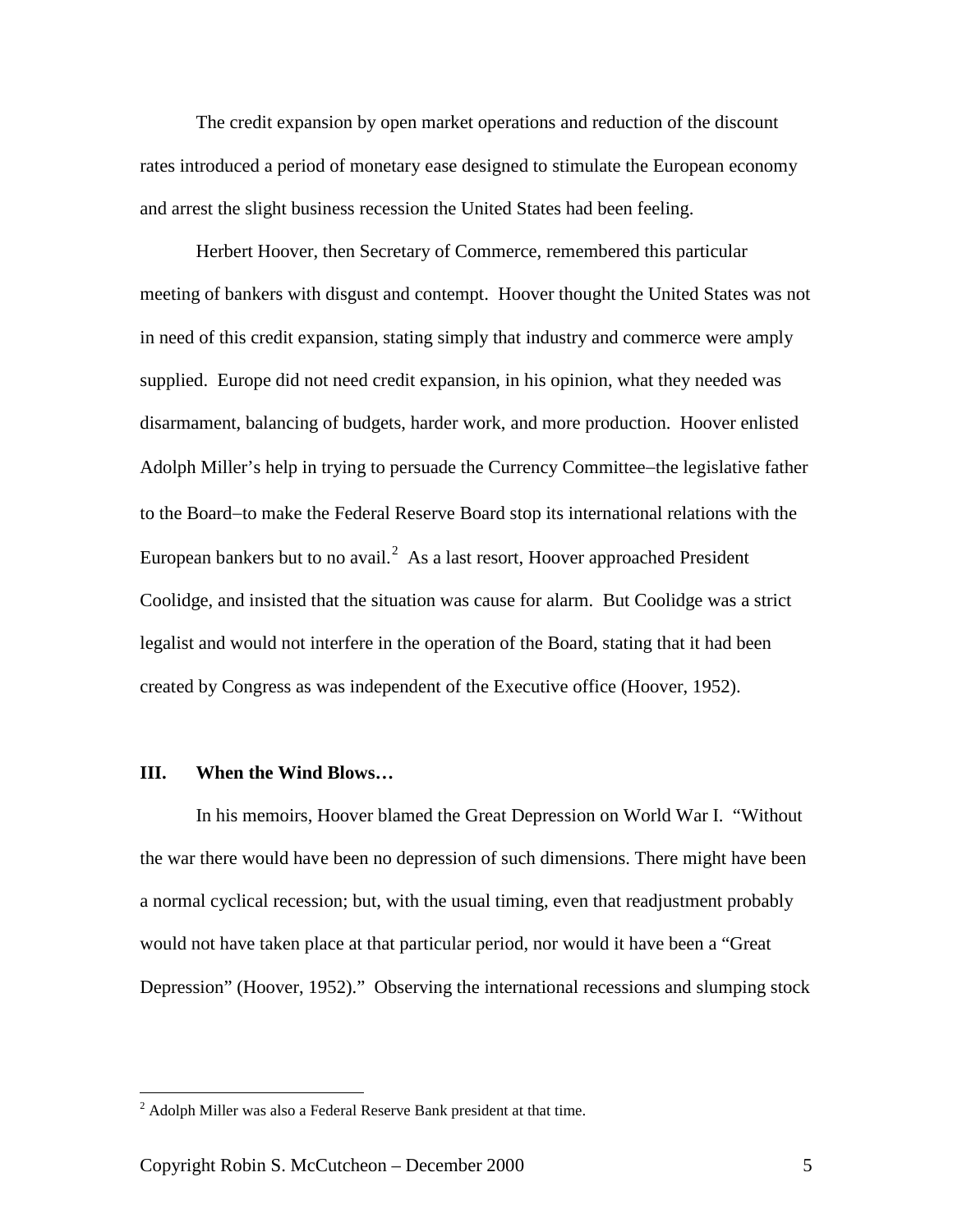prices occurring from 1927 onward, Hoover was convinced that the resulting "orgy of stock speculation" was the immediate weak spot in the United States.

As Secretary of Commerce, Hoover began his assault on the stock market and the Federal Reserve Board in earnest in the summer of 1926. In his 1926 Annual Report as Secretary of Commerce, Hoover admitted the importance of credit and currency movement in the business cycle. Yet, he displayed his ignorance of fundamental economic theory when stating that previous crises had arisen through the credit machinery through no fault of either the producer or consumer. Hoover was thoroughly convinced that the Federal Reserve Board had deliberately created credit inflation, contributed to the country's illusion that the economic system was completely immune from financial crises, and in accepting this illusion, neglected their own responsibilities as bankers (Hoover, 1952). Hoover had no part in banking control as Secretary of Commerce, but protested vigorously at banking policies allowing credit expansion, and in his opinion, contributed to the mad boom of 1929 (Wilbur & Hyde, 1937).

By the summer of 1927, his campaign against the stock market was in full swing. Hoover likened the growing tide of speculation to "a little cloud." He railed on the Federal Reserve Board claiming that the American wave of optimism, born of continued progress through the 1920's, resulted in the stock-exchange Mississippi Bubble (Hoover, 1952). He noted that the war reconstruction proceeded with steady progress, and that with the growing optimism were other impulses to progress. Impulses that gave birth to a "foolish idea called the 'New Economic Era'." Hoover claimed that the country was assured of a new period where old laws of economics no longer applied (Hoover, 1952).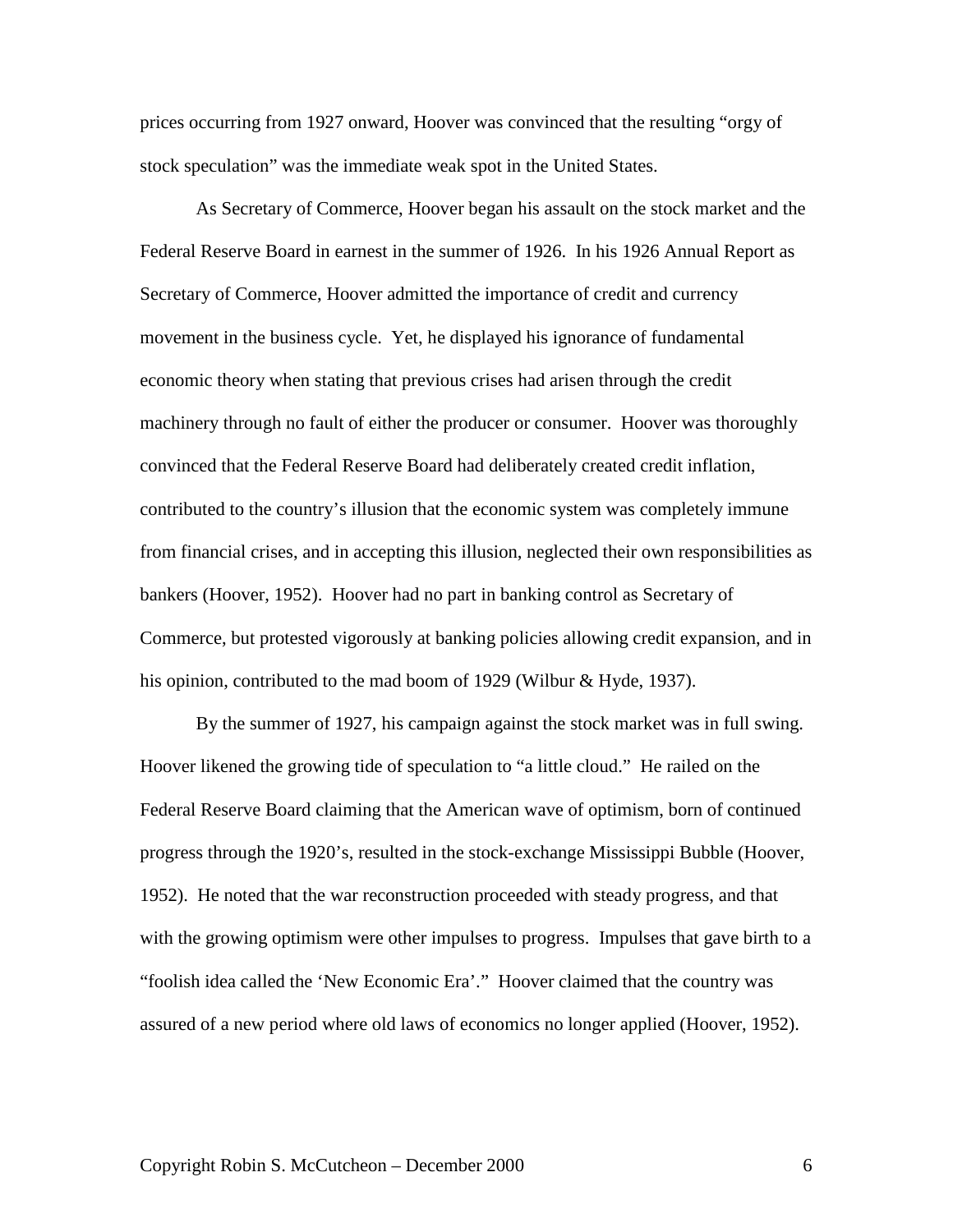Much to Hoover's chagrin, the United States pulled out of the 1927 recession, led by Ben Strong's easy money policy, the New York Federal Reserve Bank, and an increasingly active stock market. Production was up in most sectors of the economy, with the exception of the agricultural industry. But clouds on the horizon forecasted the disaster to come.

Myers and Newton (1936) pointed out that the destruction of World War I encompassed both physical and non-physical property. Aside from the 20 million people that perished in the war, millions more were maimed and debilitated. The combatant nations incurred massive war debts; estimates of \$20 trillion to \$200 trillion, with \$50 trillion of intergovernmental debts that included borrowings and reparations. Every country financed their war efforts by credit, currency inflation, or both.

The values of land and property increased proportionately and the vast structure of private debt was built on these inflated values. Part of these debts stemmed from the agriculture industry in the United States. The war brought with it an increase in productive capacity of consumable commodities that were either required by the war effort or induced by inflated prices (Myers & Newton, 1936).

Prices of farm products were much lower in 1927 than in the two previous years, and the index of farm real estate values dropped even faster in 1927 than it had in the past five years (Hardy, 1930). Charles Hardy pointed out that family farm income was subsidized by outside-the-farm work. For example, in some sections of the country, farming was not full time work, and that a high portion of the family income was dependent on such activities as lumber-cutting, manufacture and transportation of alcohol, mining, fishing, tourism and entertainment, working on public highways, and so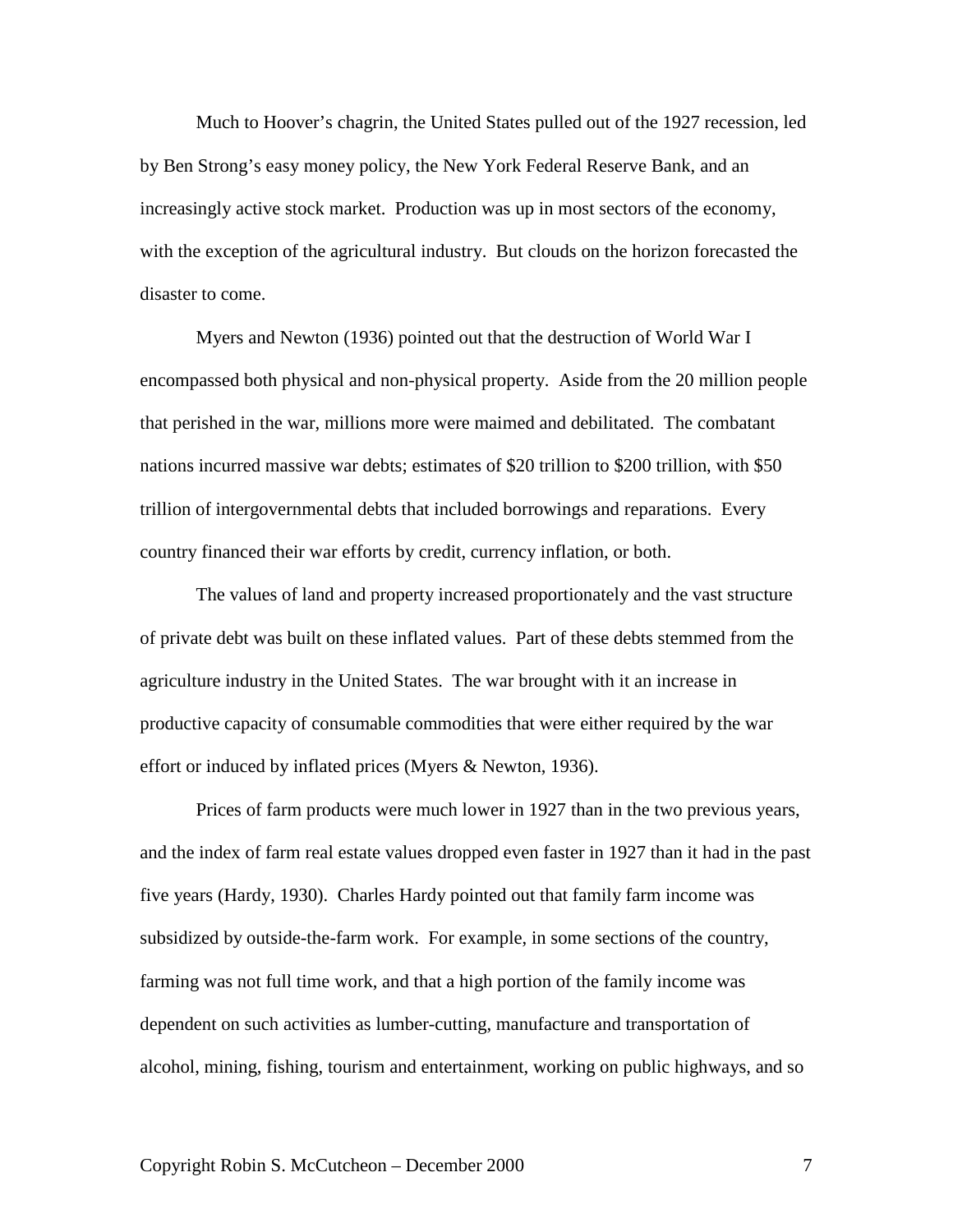forth. Additionally, with the advent of the automobile and development of better infrastructure, the increasing opportunity for farm families to engage in industrial activities was leading to the migration of manufacturing in rural districts to utilize cheap labor (Hardy, 1930). In general, the per capita figures for farmers shrank compared to the general populace. The inflated price of farm land, and resultant increase in foreclosures of farm mortgages and closures of country banks only served to fuel Hoover's private agenda for banking reform and putting an end to the stock market speculation.

Throughout the remainder of 1927, and into 1928, Hoover worked to procure the nomination and be elected to the presidency. His nomination and election came with opposition from the New York banks and a partisan Senate. This partisan congress made reform programs a near impossibility (Wilbur & Hyde, 1937).

#### **IV. When the Bough Breaks…**

Milton Friedman and Anna Schwartz (1963) wrote of Benjamin Strong, "Until 1928, the New York Bank was the prime mover in Federal Reserve Policy both at home and abroad, and Benjamin Strong, its Governor from its inception, was the dominant figure in the Federal Reserve System." On October 9, 1928, Benjamin Strong, after suffering a long illness, died. It was, according to Friedman and Schwartz, "an irreparable loss… His death created a leadership vacuum within the system which was not filled either by Strong's successor at the New York Bank, George Harrison, or by any of the members of the Federal Reserve Board in Washington." Economic and monetary power shifted away from the New York Bank, and culminated in the reorganization of the original five-man Open Market Investment Committee that included all twelve of the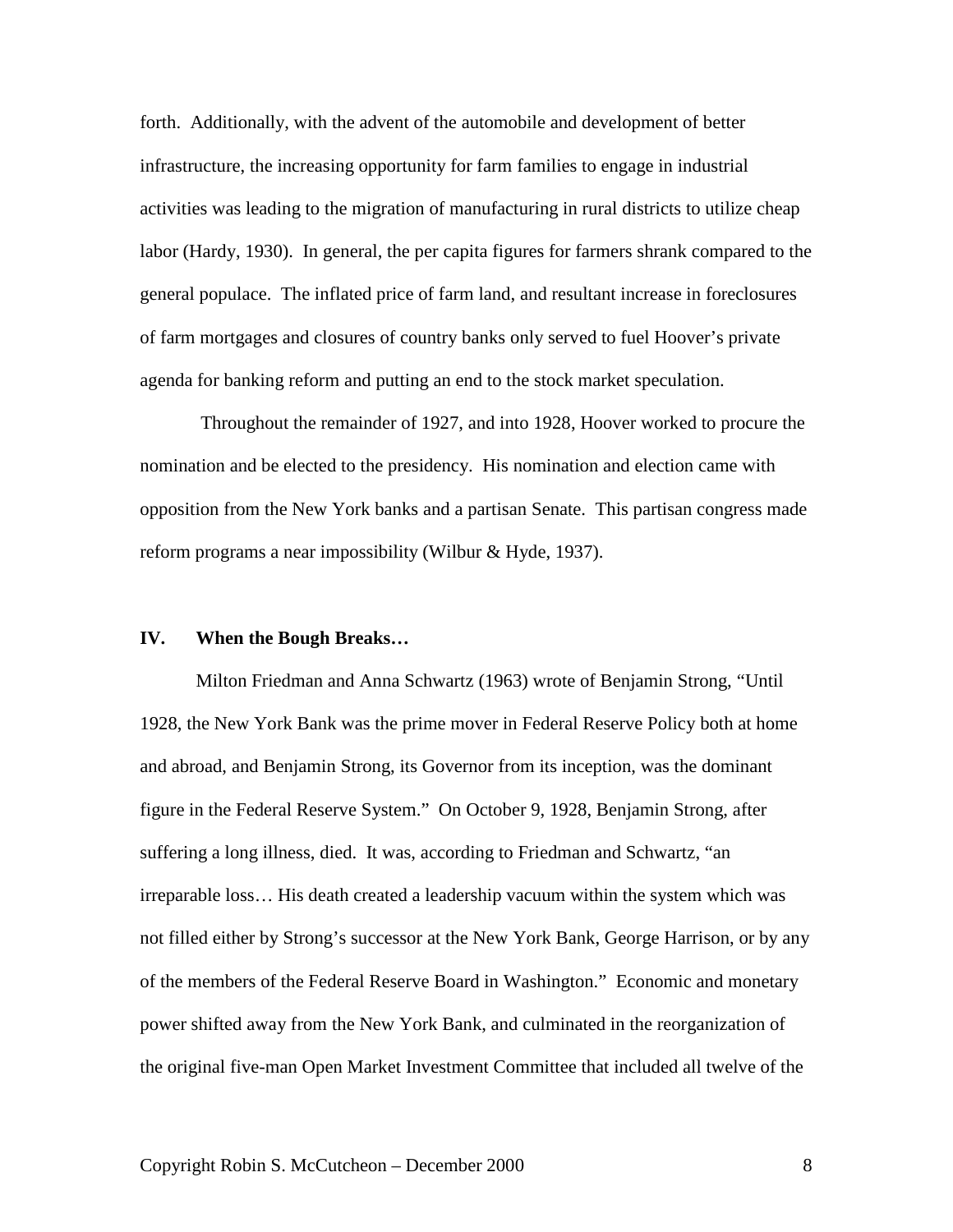Federal Reserve Bank governors, and renamed it the Open Market Policy Conference. Friedman and Schwartz agree that "the inevitable result of this relocation of decisionmaking authority was a deterioration in the administration of monetary policy."

On the other hand there were rival views about how to manage the Federal Reserve System. Adolph Casper Miller had been a member of the Federal Reserve Board from its inception (Bierman, 1991).<sup>[3](#page-8-0)</sup> He was a former professor of economics at Harvard, Cornell, the University of Chicago, and the University of California. William Hard described Miller as "he brains of the board," yet he (Miller) was never able to shift his focus away from the stock market to the real economy (Bierman, 1991). He did not credit Strong's easy money policy of 1927-28, and the avoidance of recession, with the prosperous years of 1928-29. Miller declared war on speculation in a 1925 speech to the Boston Commercial Club: "it is clear therefore that no bank has a proper status as an applicant for reserve-bank accommodation which is supplying credit for speculative purposes." It was Miller's personal ambition to put an end to speculation. After Ben Strong's death in October 1928, and Hoover's inauguration in March 1929, Miller inherited control of the Federal Reserve Board.

# **V. The Cradle will Fall …**

Roy A. Young succeeded Ben Strong as Governor of the New York Federal Reserve Bank November 23, 1928. In his memoirs, Hoover said of Young, "He was an able, courageous, and cooperative man." Prior to Hoover's inauguration, the two talked several times about the stock market and the rampant speculation. Young agreed to use

<span id="page-8-0"></span><sup>&</sup>lt;sup>2</sup><br>3 <sup>3</sup>Adolph Miller and Herbert Hoover were fast friends, and lived only a few blocks from each other in Washington, D.C. (Bierman, 1991).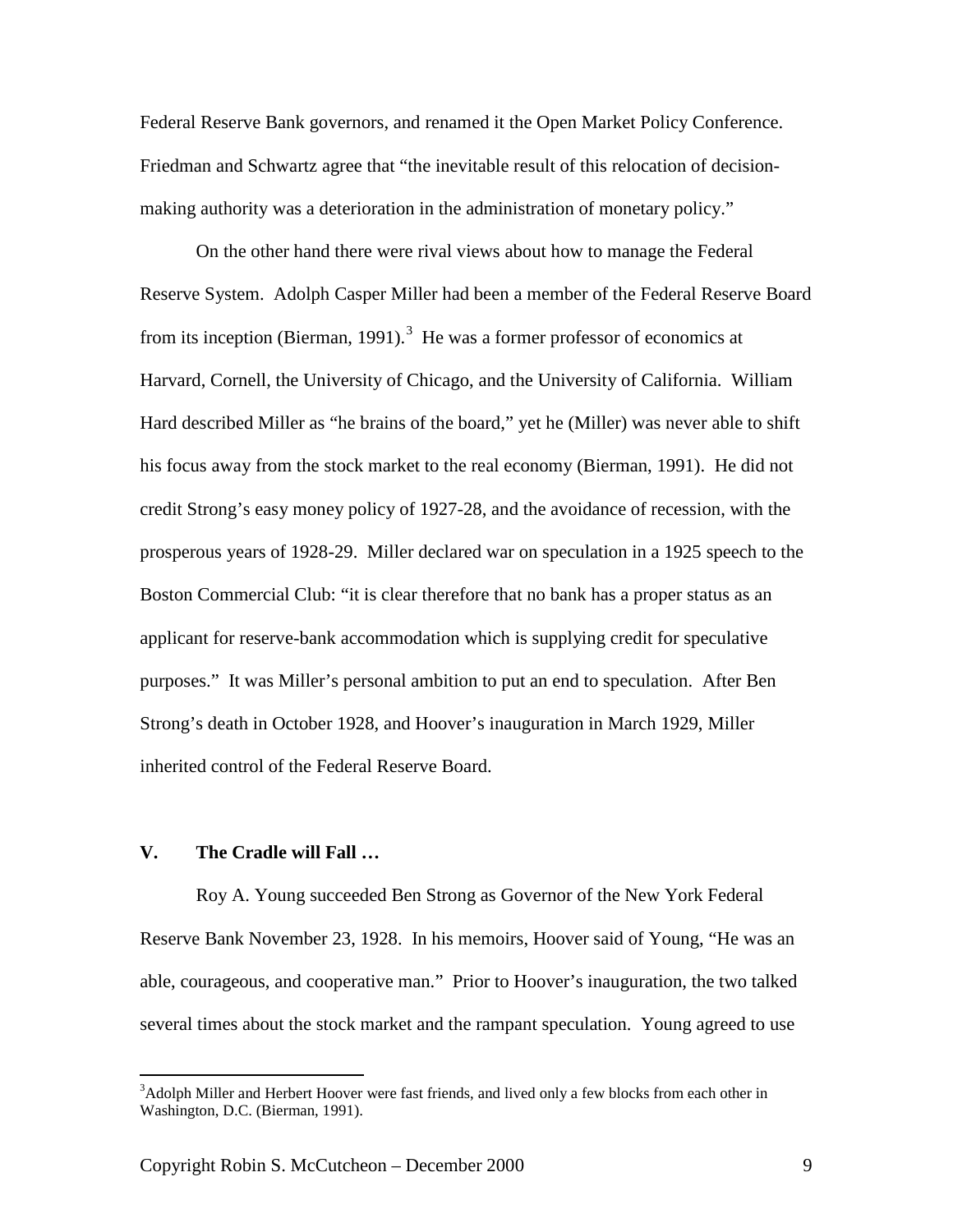the powers of the Board to strangle the speculative movement (Hoover, 1952). On

February 2, 1929, the Federal Reserve Board issued a public notice that warned Federal

Reserve Banks to restrain their use of credit for speculative loans.

"The firming tendencies of the money market which have been in evidence since the beginning of the year−contrary to the usual trend at this season−make it incumbent upon the Federal reserve banks to give constant and close attention to the situation in order that no influence adverse to the trade and industry of the country shall be exercised by the trend of money conditions, beyond what may develop as inevitable.

"The Federal reserve act does not, in the opinion of the Federal Reserve Board, contemplate the use of the resources of the Federal reserve banks for the creation or extension of speculative credit. A member bank is not within its reasonable claims for rediscount *(lowering the discount rate)* facilities at its Federal reserve bank when it borrows either for the purpose of making speculative loans or for the purpose of maintaining speculative loans.<sup>[4](#page-9-0)</sup>

"The board has no disposition to assume authority to interfere with the loan practices of member banks so long as they do not involve the Federal reserve banks. It has, however, a grave responsibility whenever there is evidence that member banks are maintaining speculative security loans with the aid of Federal Reserve credit. When such is the case the Federal reserve bank becomes either a contributing or a sustaining factor in the current volume of speculative security credit. *This is not in harmony with the intent of the Federal reserve act, nor is it conducive to the wholesome operation of the banking and credit system of the country*."[5](#page-9-1) (Federal Reserve Bulletin, Vol. 15, Issue 2, page 94)

In order to understand how detrimental this action was to the stock market, one

must first grasp the concept behind how stock market brokers operated in the market.

Wilford Eiteman (1932), of Albion College, explains the economic significance of

broker's loans in this way: "In actual practice brokers pay the Stock Clearing Corporation

for the securities which they purchase and receive payment from it for the securities

which they sell. Hence each individual broker only needs an amount of funds equal to

<span id="page-9-1"></span><span id="page-9-0"></span> $\frac{1}{4}$  $^{4}$ I inserted italicized words for the purpose of clear understanding on the reader's part. <sup>5</sup>Italics mine for emphasis.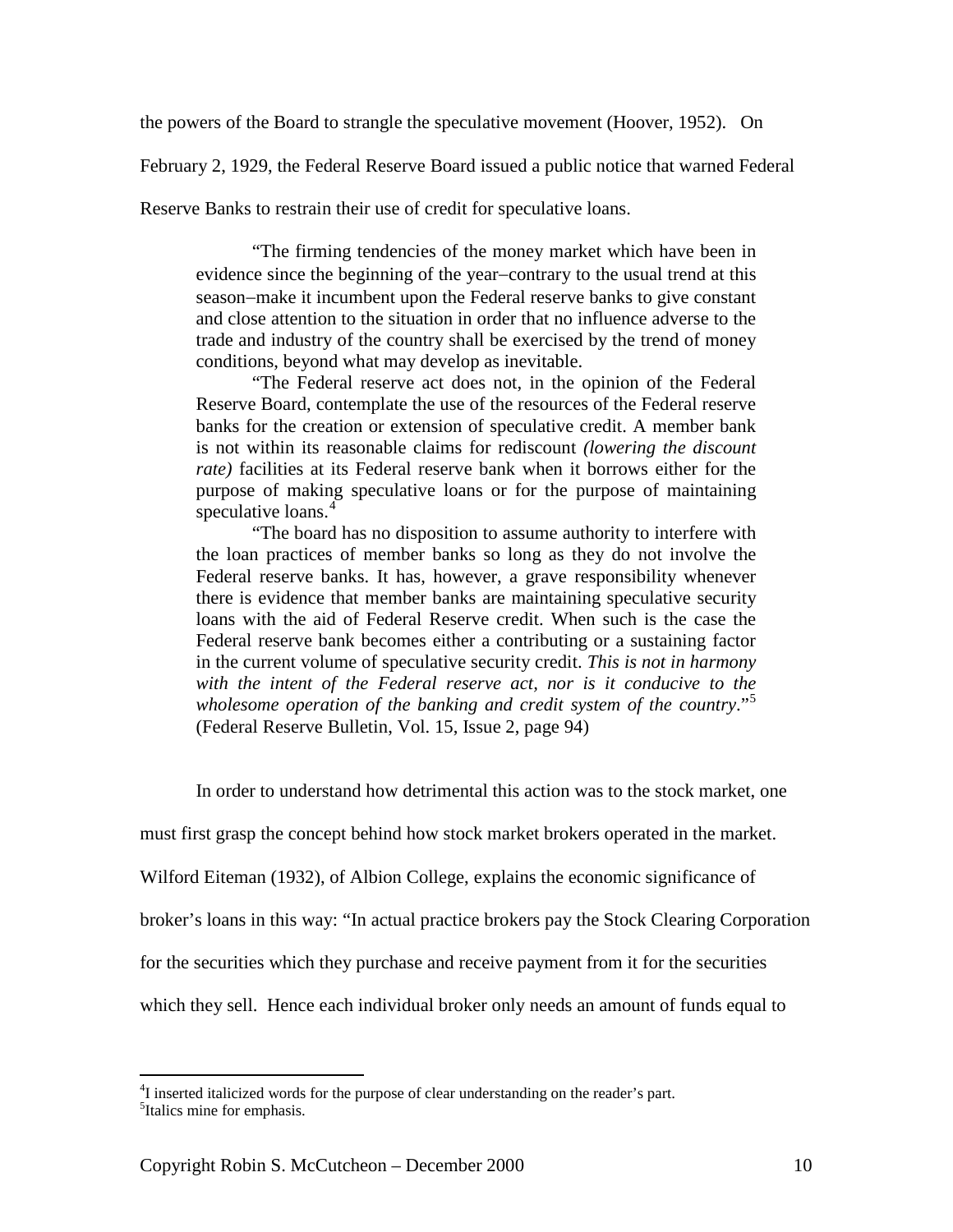the excess of his purchases over his sales. On many days, of course, his sales exceed his purchases, and on such days he needs no funds at all."

Further, it is often not necessary to borrow the difference between customer's margins and the cost of the securities by which they purchase in order to effect a daily settlement of their own transactions among themselves. Thus, a broker's need for bank credit, for settlement purposes, is contingent on the amount which his purchases exceed sales. The total volume of business that a broker transacts, and therefore the increase in market activity, does not imply an increase in demand for loans (Eiteman, 1932). When an outright owner of stock withdraws his funds and sells stocks to a marginal trader, then the broker's loans are increased as a result of the withdrawal, not as a result of the marginal purchase. The amount of funds a broker requires for clearing house purposes is dependent on the excess purchases over sales, and not on the margins maintained by customers. More often than not, sellers of stock leave their proceeds with the brokers, and in a rapidly rising market, funds would not be withdrawn from the market. Therefore, as long as the probability exists that a stock will increase in value, a mass exodus of investors and speculators from the market would not generally happen. One must keep in mind, however, that to the extent of withdrawal of funds following security sales, by outright owners or ex-marginal holders of stock, broker's loans will rise (Eiteman, 1932).

This vicious circle was complicated by the fact that corporations were floating loans to marginal stock owners so that they could purchase their own corporate stock. The marginal owner need not send more money to their broker as long as the margin on currently owned stock was maintained. But, this float by corporations to customers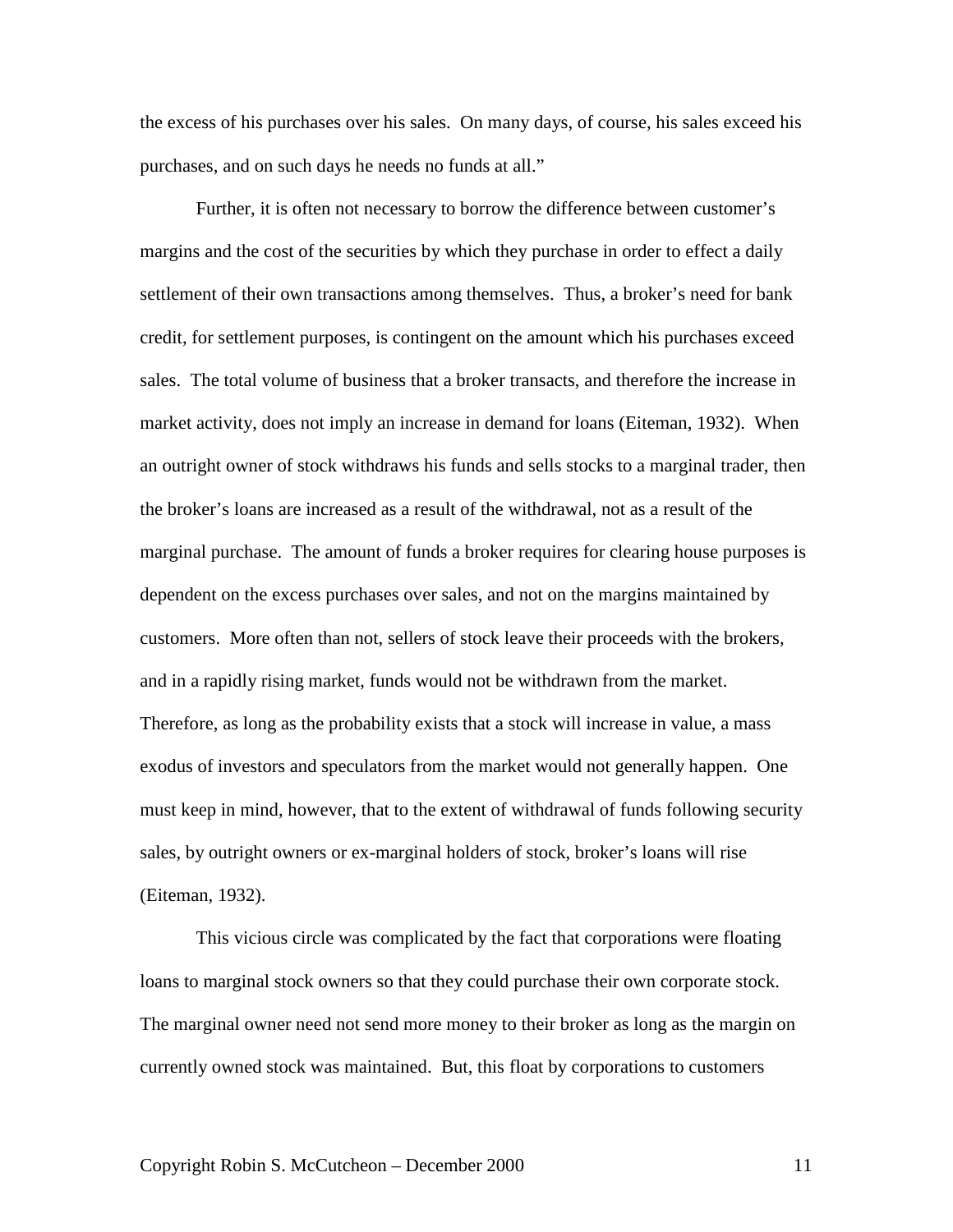bypassed the middleman, namely the broker, and diverted money from customers to brokers directly to the corporation. Margin owners would withdraw funds from their brokers (based on the value of the broker held stocks), causing the brokers to demand more money from the clearinghouse, in the form of loans. Until February 2, 1929, banks had been willing to loan funds because the loans were secured by valuable collateral, and investors and speculators promised to repay borrowed funds upon the call of the banks. Thus, the brokers were caught in the vicious circle; they could not borrow more money because banks were not loaning it. They, in turn, were forced to call in their margins from customers, who were left holding the bag because they had no money remained in their own bank to pay the margin call.

#### **VI. And Down will come Baby…**

The April 1929 Federal Reserve Bulletin triumphantly presented evidence that their restrictive monetary policy was beginning to work, despite the fact that the last week of March saw a near collapse in the stock market. Hoover remembers this incident with chagrin. Just at the moment when it appeared that speculators would be brought under control, the National City Bank of New York Chairman, Charles E. Mitchell and Harrison at the New York Federal Reserve Bank, suddenly defied the Reserve Board's dictates and offered large credits to the stock market (Hoover, 1952). Mitchell made loans to brokers that put a tourniquet on the falling prices.

It is significant that Harrison took the appropriate steps to stop the panic. He thought that a Federal Reserve Bank should not arbitrarily refuse loans and confirmed this action with Jackson Reynolds, the Chairman of the Clearing House Committee, and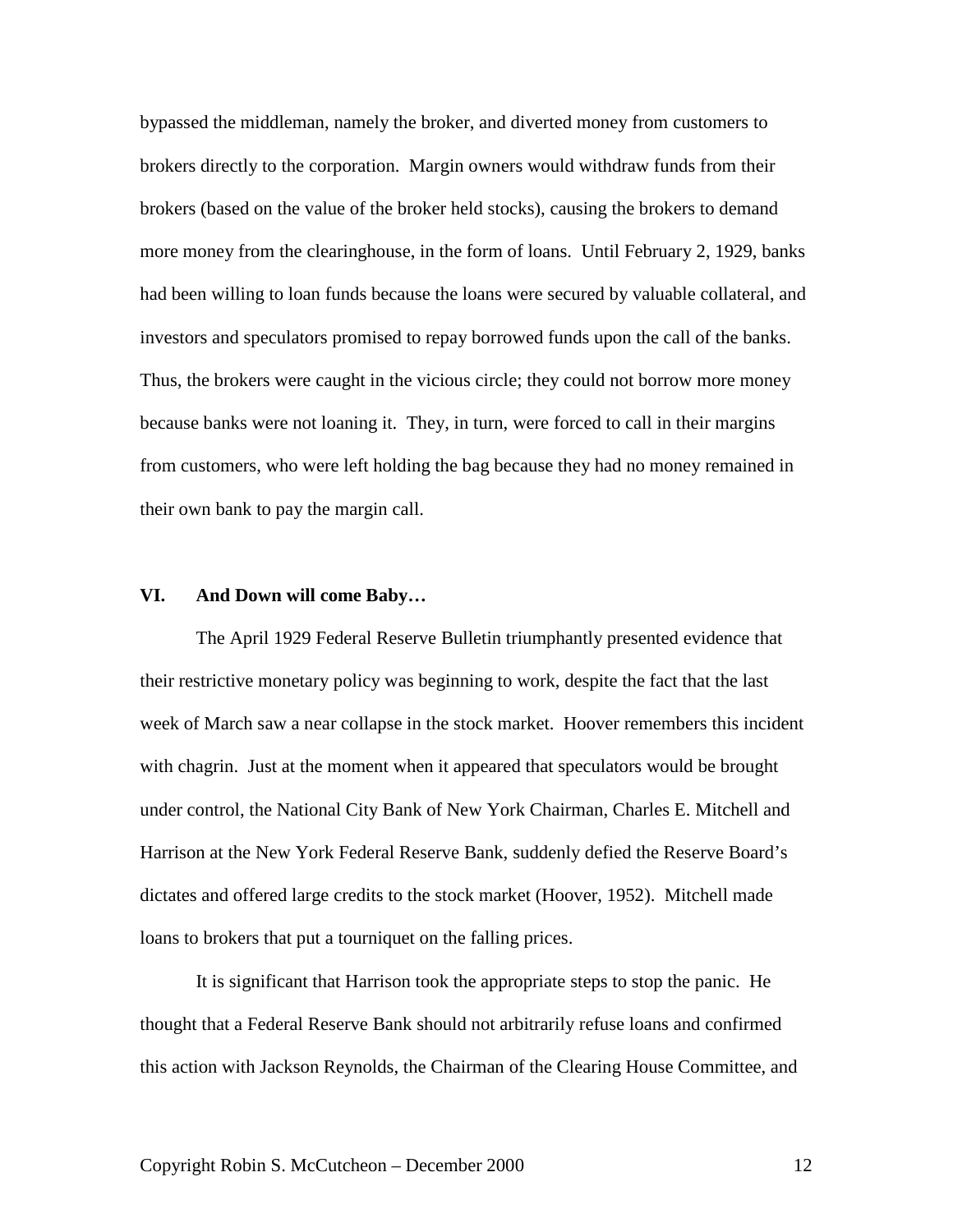with Federal Reserve Board Governor Roy Young, who said that Harrison's actions were "100% right" (Bierman, 1991). Yet despite this support, Governor Young reassured the President that despite the Mitchell defiance, the increase in stock prices and credit had been stopped.

The decrease in loans for speculation was accompanied by an increase in the money rates (foreign exchange rates) which attracted money from abroad, in the form of gold. The increase in the exchange rates caused export prices to rise in foreign countries, and brought about a general decrease in exports from the United States. Unobtrusively and unobserved by most people, production and use of raw materials in the United States fell. The decline continued throughout May, and was only marginally noticed by some in June.

While the American Newspaper Publishers Association criticized the Federal Reserve Board's efforts at restrictive monetary policy an assistant to Professor W.L. Crum, editor of the Harvard Economic Service, noticed the downturn in economic activity indicated by leading indexes. She pointed out to Crum that, theoretically, an economic downturn was imminent. The Harvard Economic Service (HES) painted a fairly gloomy picture for several months, and when nothing gloomy presented itself, Crum moderated the HES view in July.

The Harvard economic forecasting service was recognized as one of two preeminent economic analysis and forecasting services available to businesses and the general public. The HES employed a full-time staff of professional economists, and was designed as a business whose objective was to provide short and long-term economic analysis for corporation's business planning (Dominguez, *et.al.*, 1988). Irving Fisher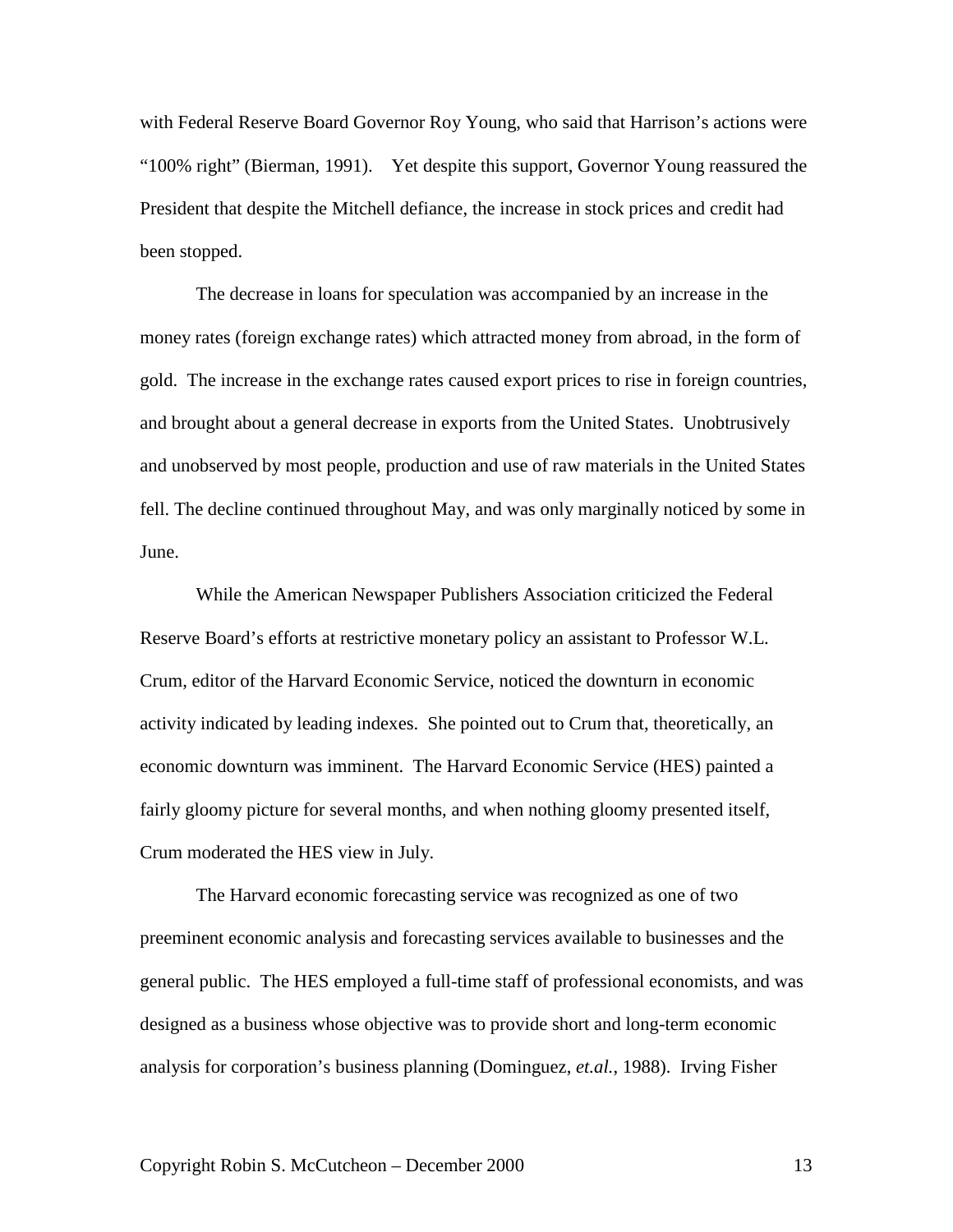observed in a1927 article published in the *Journal of American Statistical Association*, that the selection of leading indices used by HES was not based on any of the usual criteria, but on their previous behavior in relation to the business cycle (Fisher, 1927).

On the other hand, it is noteworthy that the world's preeminent economist, Irving Fisher, was not able to forecast either the stock market crash or the depression. In contrast to HES, he also published periodic reports on the state of the economy, but geared his reports for the education of the public, as he was a critic of the HES indexes (Dominguez, *et.al.*, 1988). Fisher's forecasts were simply worded and straightforward applications of the classical paradigm, and allowed for some stickiness in slowing adjustment of the economy. His analyses, while consistently optimistic, were no closer to the mark than his Harvard brethren.

July proved to be a relatively uneventful month. The supply of money in circulation was noted to be smaller in the second quarter of 1929 than it was a year earlier. With the exception of a small increase in demand for smaller size bank notes over the July 4<sup>th</sup> holiday, and a steady decrease in demand deposits, the Federal Reserve believed all was well in the economy.

The economy began showing the tale-tell signs of the downturn in August. The September issue of the Federal Reserve Bulletin noted that output of manufacturers and raw materials industrial production decreased in July, while wholesale prices increased quantities of wholesale good decreased, and employment in the manufacturing industries decreased. In addition, construction contracts declined, housing starts dropped, and agricultural produce fell below the 1928 yearly levels. Finally, department store sales declined precipitously, and loans for commercial investment fell. For all of its insight,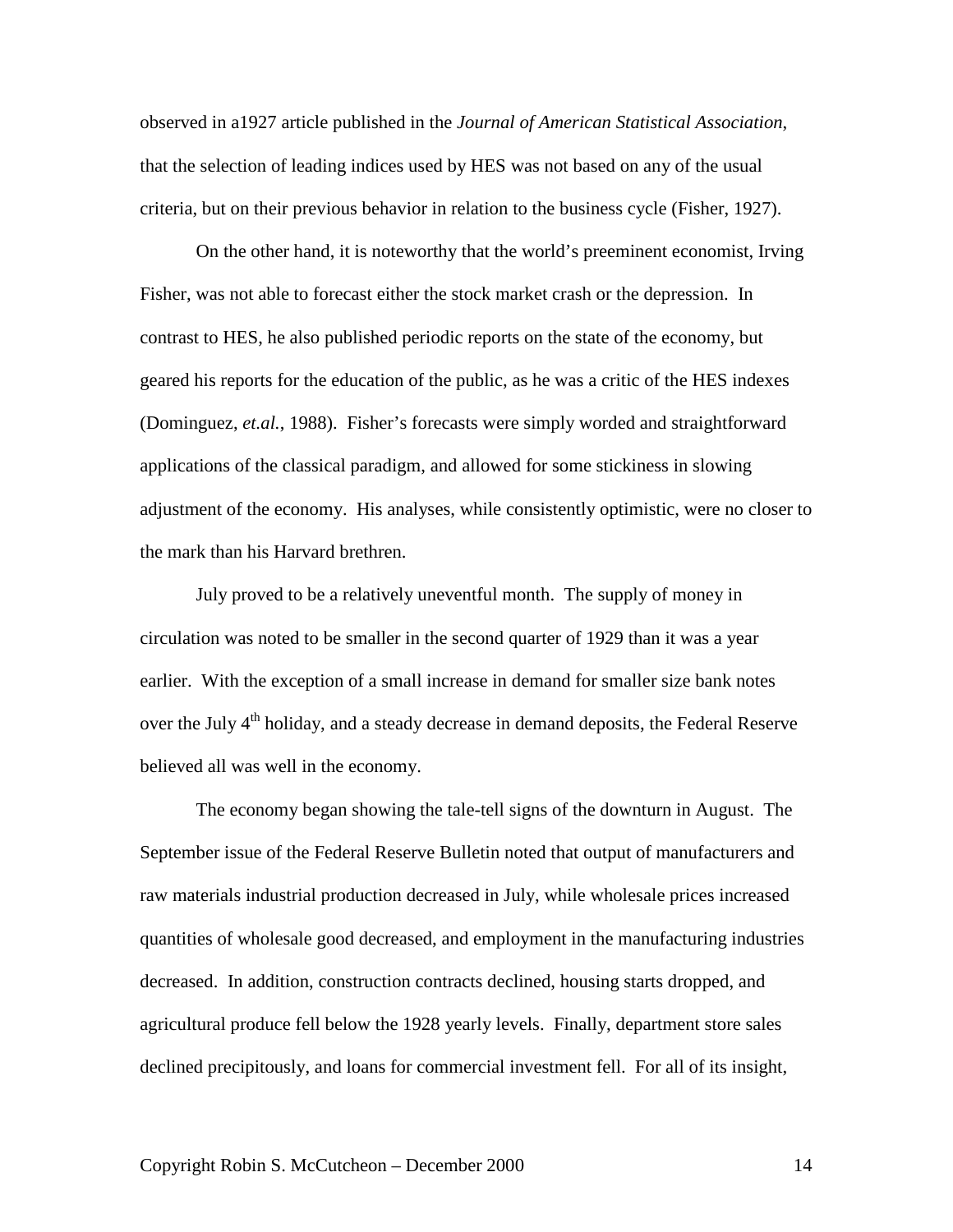the real tragedy was that the Federal Reserve would not take its focus off the stock

market and pay attention to real economic activity. The enmity between the Federal

Reserve Board and the New York Federal Reserve Bank came to an end with an

agreement to increase the rediscount rate from 5 to 6%. But, by then it was too late to

stop the inevitable.

# **VII. Cradle and All**

"I think you ought to get out of the market, " Robertson tells Dr. Rosman. "Out of the market!"

"Sell everything," he says.

"Could you talk about the basis for this idea? When was the first time you had this thought?" Dr. Rosman asked.

"About four months ago. Around the middle of May," Robertson replied. "Can you recall what suggested it?"

"One of my companies manufactures kitchen utensils."

"The one in Indiana?" Dr. Rosman inquired.

"Yes. In the middle of May all our orders stopped."

"Completely?" Dr. Rosman asked, aghast.

"Dead stop. It's now the end of August, and they haven't resumed," confessed Robertson.

"How is that possible?" Dr. Rosman asked, "The stock keeps going up."

"Thirty points in less than two months. This is what I've been trying to tell you for a long time now, Doctor−the market represents nothing but a state of mind. On the other hand I must face the possibility that this is merely my personal fantasy…"

"Yes, your fear of approaching disaster," Dr. Rosman agreed.

"But I've had meetings at the Morgan Bank all week, and it's the same in almost every industry−it's not just my companies. The warehouses are overflowing, we can't move the goods, that's an objective fact."

"Have you told your thoughts to your colleagues?"

"They won't listen. Maybe they can't afford to−we've been tossing the whole country onto a crap table in a game where nobody is ever supposed to lose! I sold off a lot two years ago, but when the market opens tomorrow I'm cashing in the rest. I feel guilty for it, but I can't see any other way."

"Why does selling make you feel guilty?" asked Dr. Rosman.

"Dumping twelve million dollars in securities could start a slide. It could wipe out thousand of widows and old people… I've even played with the idea of making a public announcement," Robertson explained.

(Arthur Miller, *The American Clock*, 1992)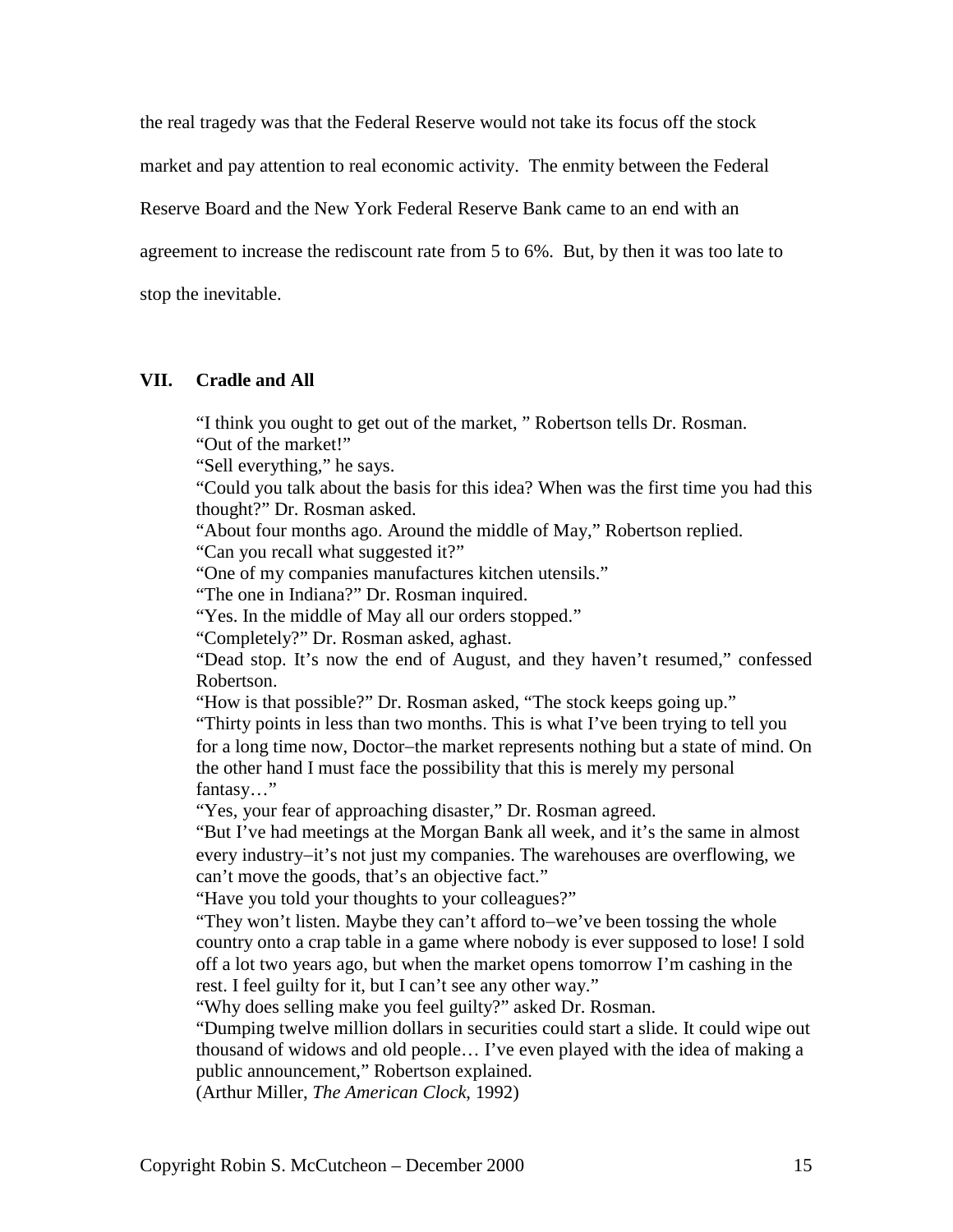In *The Great Crash 1929*, John Galbraith (1954) viewed the stock market as a mirror, which belatedly, provided an image of the fundamental economic situation. The slump in the stock market merely represented and reflected the already apparent change in the industrial sectors. Cause and effect, he wrote, flow *from* the economy *to* the stock market, not the reverse. Yet, Hoover and Miller were convinced that 'the economic system could not survive unless there are real restraints upon unbridled greed or dishonest reach for power' (Hoover, 1952). They continued to press for banking restraint of speculators, and began to insist upon banking reform in general.

September 3, 1929 is generally recognized as the day the bull market of the 1920's came to an end. The sales on the exchange crested, and turned down. Many would agree that while over the next 7 weeks there were still peaks, they were at lower and lower levels. The actual break came on September  $5<sup>th</sup>$ , and seems to be tied to a speech given by Roger Babson at the Annual National Business Conference, wherein he made the observation that "sooner or later a crash is coming, and it may be terrific." He inferred that like the Florida bust, the same would happen in the stock market. Galbraith questions why the market would of a sudden listen to such a nay-sayer. After all, Babson was not regarded in the same manner as such great men like Irving Fisher or the Harvard Economic Service. The result of Babson's statements were immediate condemnation by the market (Galbraith, 1954).

Irving Fisher also took issue with Babson's remarks. Fisher noted that dividends were rising, suspicion of common stocks was abating, and wider, well-managed investment trusts offered more diversification and thus some measure of security for the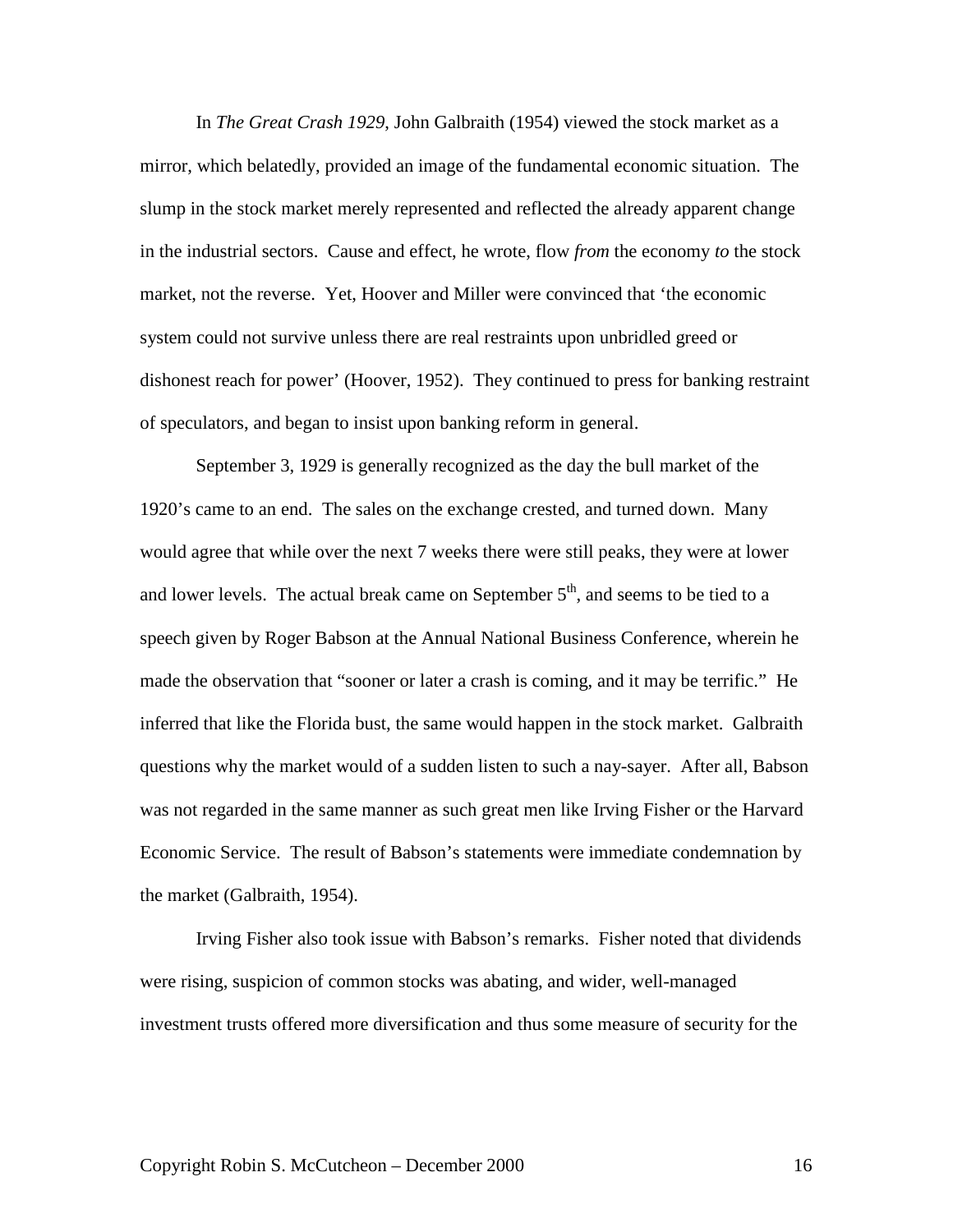investor. He concluded that while a recession may be in the offing, it was nothing in the nature of a crash (Galbraith, 1954; Bierman, 1991).

As the stock market wavered through September, the state of mind of the mass of speculators failed to note that fundamental economic conditions did not warrant further speculation. The high rate of return on call loans to brokers was irresistible to speculators, who withdrew their demand deposits from banks at ever increasing rates, assuming that the risk of loss was small. The president of an Illinois building and loan association was reported to have said, "Our members are withdrawing their deposits, and so we have no money to lend for home building. The cause of the withdrawals is Wall Street. Our money has gone into stocks or into broker's loans. What chance has 5% against 6 to 20% with absolute security for call money… There is no first mortgage money" (Bierman, 1991).

The last week of September (September 21, 1929) HES wrote:

"Recent developments (reduced volume of construction projects, below average crop prospects, unfavorable international trade balances) have tended to emphasize the unfavorable elements in the business (as distinguished from the financial) situation… But no sharp decline has appeared in general business, and activity remains high" (Dominguez, *et.al.,* 1988).

In late October, Secretary of Treasury, Arthur Mellon announced his intention of remaining in the Hoover cabinet until at least 1933. While, in Germany, Charles Mitchell pronounced the United States industrial condition to be absolutely sound, and on October 15<sup>th</sup>, after expounding on the fact that "the markets are in a generally healthy condition" and "values have a sound basis in the general prosperity of our country," immediately sailed for home. That same evening, Irving Fisher announced, "I expect to see the stock market a good deal higher than it is today within a few months" (Galbraith, 1954).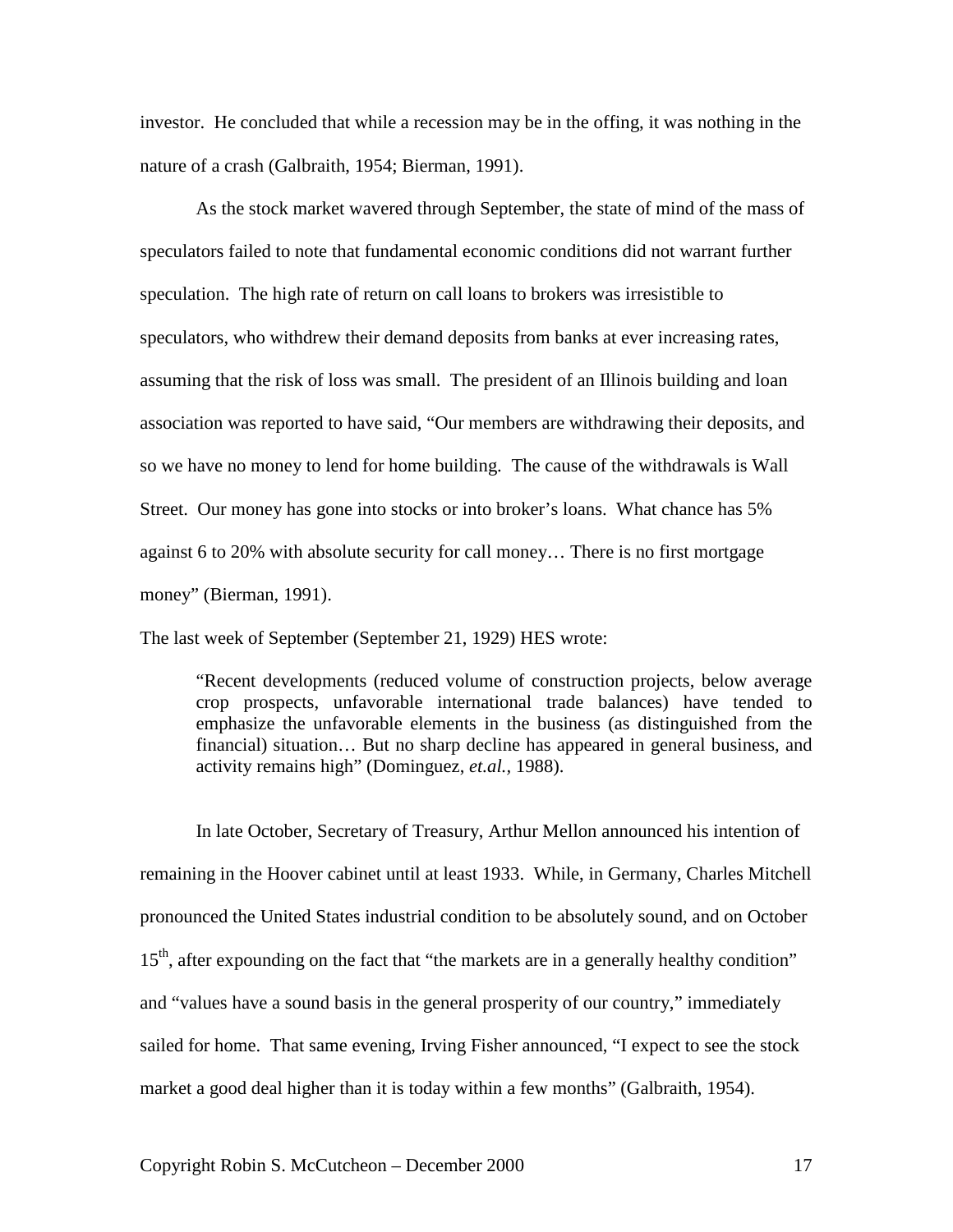On Saturday, October 19, 1929, prior to Black Monday (Oct.  $20<sup>th</sup>$ ), the HES assessment was:

"If recession should threaten serious consequences for business (as is not indicated at present) there is little doubt that the reserve system would take steps to ease the money market and so check the movement" (Dominguez, *et.al.,* 1988).

The October  $20<sup>th</sup>$  Sunday papers noted that quite a few margin calls had gone out in the previous day. Galbraith (1954) wrote that meant that the value of stocks, which investors held on margin, had declined to the point where it (the value of the stocks themselves) were no longer regarded as sufficient collateral for the loan that had paid for it. Speculators were being asked to put up more cash to make up the difference between what they owed the broker and the value of the stock (which had gone down).

The Sunday papers followed this observation with two more. First the papers agreed that worst must be over, and that the next day (Monday) the market would naturally receive organized help from the Federal Reserve Banks. The weakness, the papers said, would not be tolerated. "Organized" help obviously meant that powerful people would keep the stock prices at reasonable levels. But no help appeared.

On Monday, October  $21^{st}$ , the official Wall Street prophet, Irving Fisher said that the decline represented a "shaking out of the lunatic fringe", and reassured the masses that prices of stocks had not caught up with their real value. Tuesday, October  $22<sup>nd</sup>$ , Charles Mitchell arrived in New York. He observed that the decline had proceeded too far, but that conditions were fundamentally sound, and too much attention had been paid to the large volume of broker's loans, and finally, concluded that the situation would right itself if left alone (Gailbraith, 1952). At this time, Babson publicly suggested selling stocks and buying gold.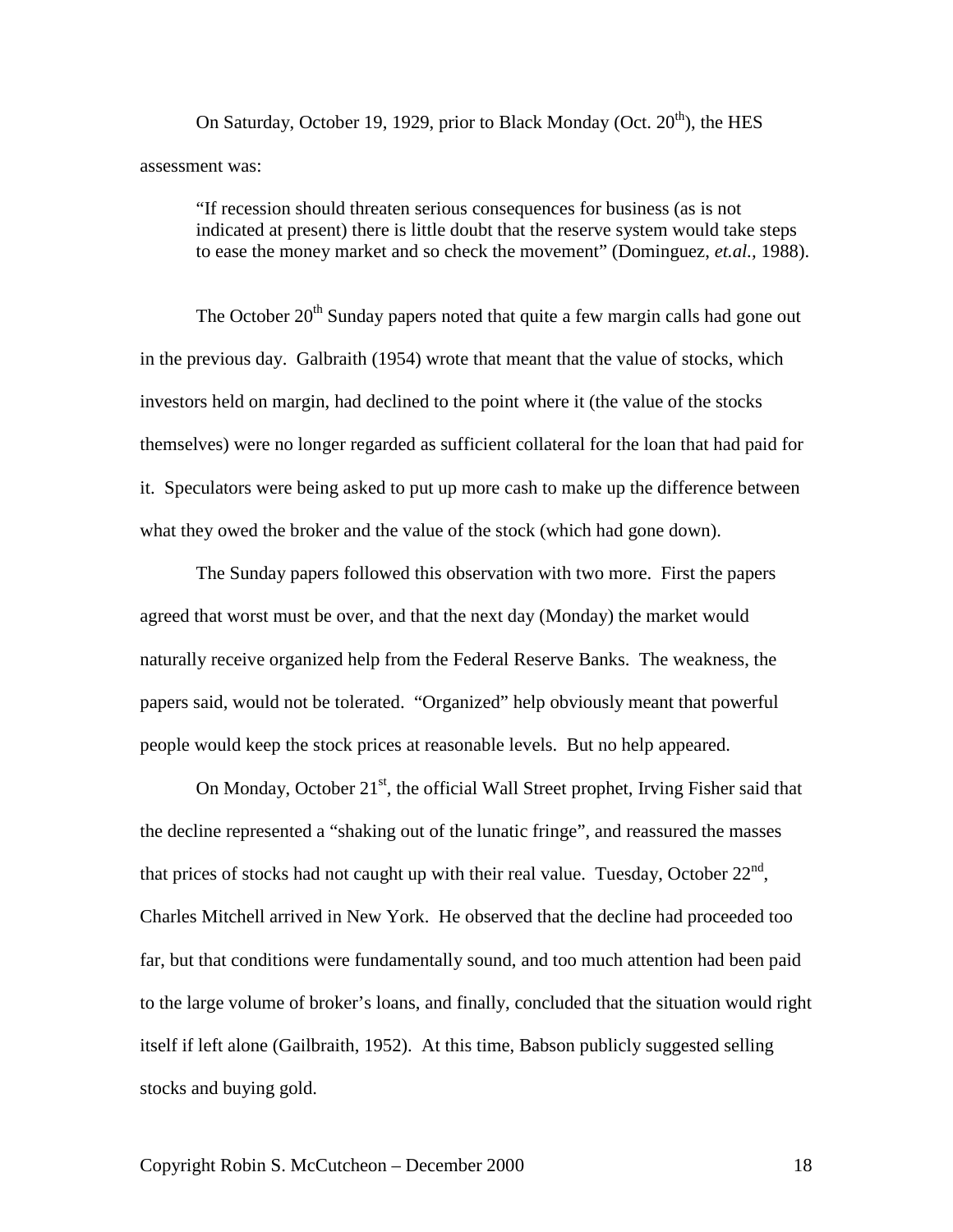By Wednesday afternoon, October  $23<sup>rd</sup>$ , what little cheer there had been was gone, and thousands of speculators got out of the market. Thursday's morning newspapers predicted that Friday would see the stock market begin to receive the "organized support" (Galbraith, 1954). But that morning in the market a true panic, as measured by some 12 million shares changing hands, took place. At noon the "organized support" appeared in the form of Thomas W. Lamont a senior partner of J.P.Morgan and Company, Charles Mitchell, Chairman of National City Bank, Albert H. Wiggin, Chairman of Chase National Bank, William C. Potter, President of the Guaranteed Trust Company, and, finally, Seward Prosser the Bankers Trust Company Chairman. The decision to pool market resources and support the market was quickly reached and an announcement made to the general public (Galbraith, 1954). Fear gave way to mild concern and prices rebounded. In Galbraith's words, "the bankers had, indeed, brought off a notable coup."

Monday, October  $28<sup>th</sup>$ , the day before Black Tuesday, in response to the October 19<sup>th</sup> HES assessment, Irving Fisher issued his benediction on the market:

"The [stock market] break certainly exhibited signs of a market rendered top heavy by the activities of shoals of speculators, acting unintelligently, who at last became frightened and dumped millions of shares in a way temporarily to swamp the Exchanges… . The only event which can bring about a serious decline in stock value is a severe business slump, which does not seem likely from present indications" (Dominguez, *et.al.,* 1988).

Tuesday, October  $29<sup>th</sup>$ , saw the continuation of the speculator being frisked for money by one margin call after another. Galbraith's (1954) comment was that "nothing could have been more ingeniously designed to maximize the suffering, and also insure that as few as possible escaped the common misfortune." The ruthlessness of the stock market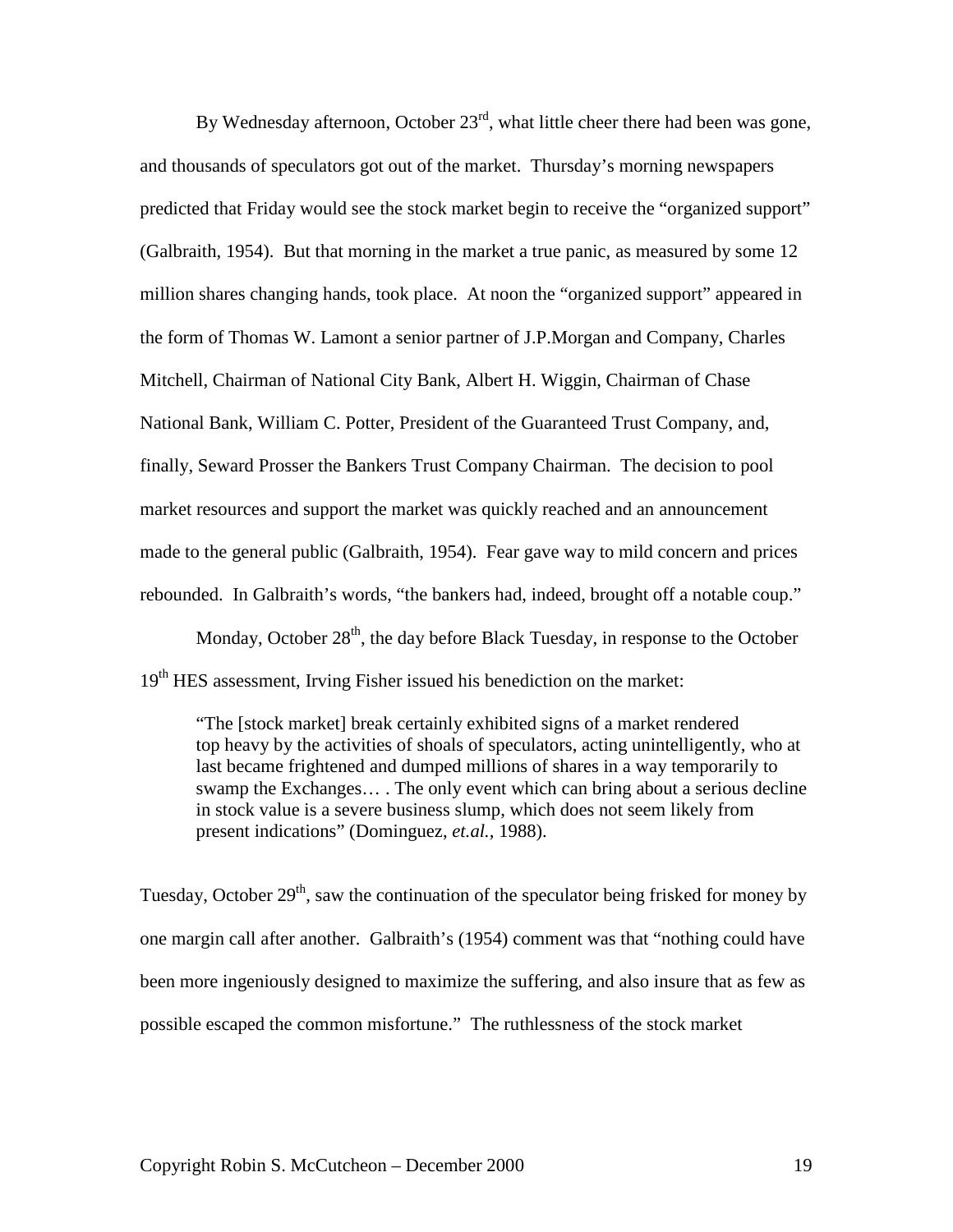liquidation seemed to continue *ad infinitum* into Tuesday, October  $29<sup>th</sup>$ , and on that day there was no "organized support."

While Irving Fisher, immediately after the crash, issued an optimistic outlook (November 4, 1929):

"The price of industrial stocks at less than 11 times their earnings seems too low a ratio, in view of the expectation of a faster rate of earnings in future and of the diminished risks of modern investment methods… the market has, therefore, food reason for recovering on a new plateau." (Dominguez, *et.al.,* 1988).

Hoover's worst and underlying fears were realized with the advent of the crash, to the extent of its damage to business, employment, and agriculture (Myers & Newton). He realized that there was little governmental experience in dealing with such a situation, and he realized that he did not posses the economic knowledge necessary to lead the people out of chaos. Hoover began relying on the Federal Reserve Board to fulfill its obligation of promoting industry and commerce to pull the economy out of the economic mess. On October 2, 1930, in his address to the  $56<sup>th</sup>$  Annual Convention of the American Bankers' Association, he attempted to list the causes of the depression and possible contributions of the bankers toward a solution to the problem. In this speech, Hoover insisted that the depression was not a problem in academic economics, rather a great human problem. He admitted that possibly the bankers might know something about how an economy works, recognized the interconnectedness of the stock market, business, and the economy in general, yet called the economic system an instrument of social advancement of the American People (Myers, 1932).

Elmus Wicker (1965) left his readers with a final thought about President Hoover. Hoover set out in his presidency to strangle the speculation occurring in the stock market,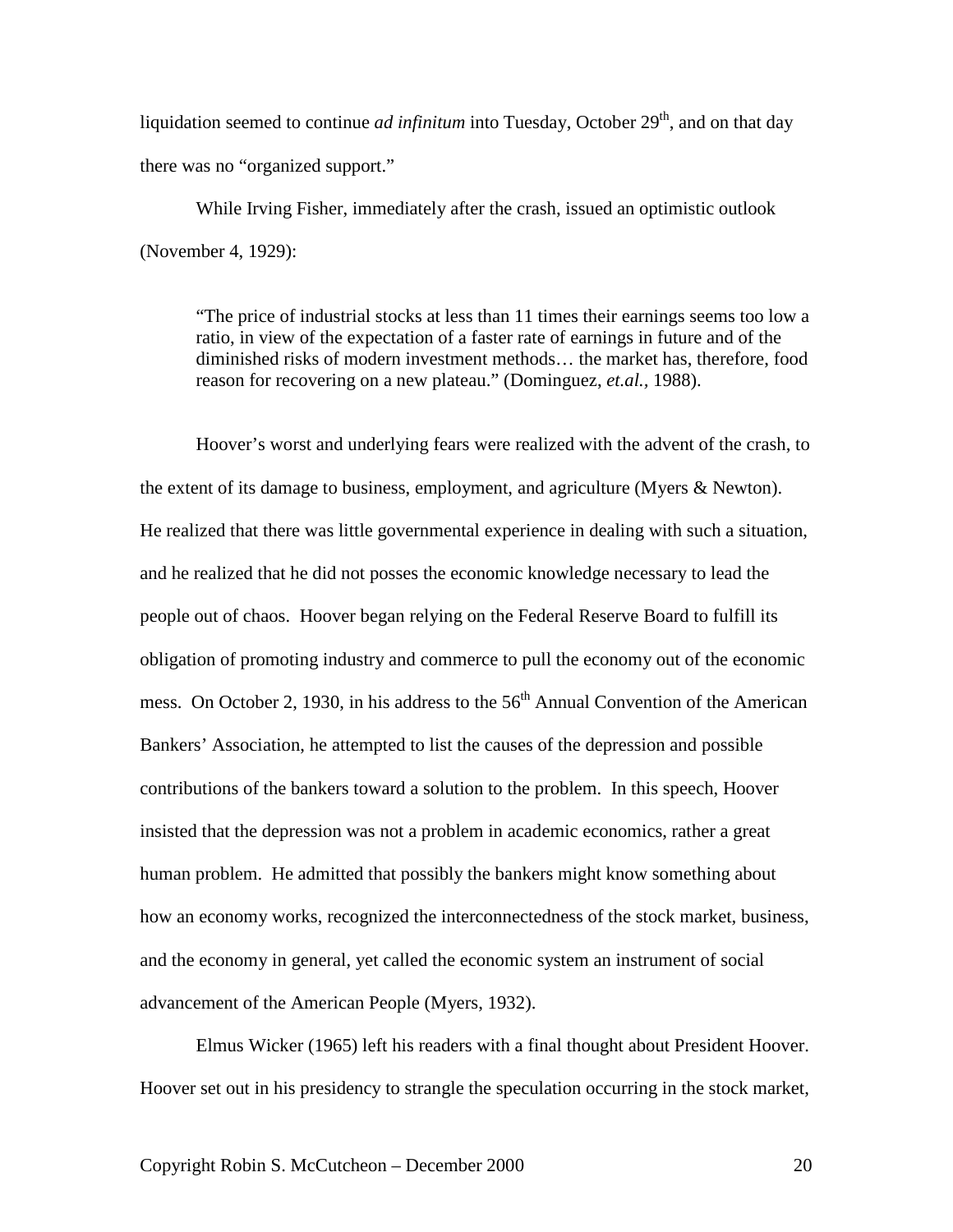and reorganize the Federal reserve banking system. In late August 1930, Hoover replace Governor Roy Young with Eugene Meyer, and on the day preceeding that, Vice-Governor Edmund Platt resigned. At the end of November 1930, Federal reserve board member Edward Cunningham died. Throughout the remainder of the year the Federal reserve board was composed of only the four appointed men, Meyer, Hamlin, Adolph Miller, James, Secretary Mellon, and Comptoller of the Currency Pole, while the two seats left vacant (one by Cunningham and the other by Platt) were never filled. This was in direct opposition to the Federal Reserve Act. So by virtue of his appointive power, Hoover effectively took control of the Federal Reserve System and was directly responsible for the monetary policy for the length of his tenure in office. Hoover bore primary responsibility for providing the Board with competent, courageous, new leadership, yet he vacillated and weakened the Federal Reserve leadership at a time when it was most needed (Wicker, 1965).

#### **VIII. Older and Wiser?**

Modern-day economists owe much of current theory on fiscal and macroeconomic monetary policy to the occurrence of the 1929 stock market crash and the depression that followed. Economists like Peter Temin, Ben Bernanke, Frederic Mishkin, and others have carried out in depth analyses using modern economic theory in an attempt to explain, at least in part, why the stock market crashed and the depression that followed.

Peter Temin (1976) observed that there was no parallel to the massive underutilization of economic resources prior to, during and after the crash of 1929, and for the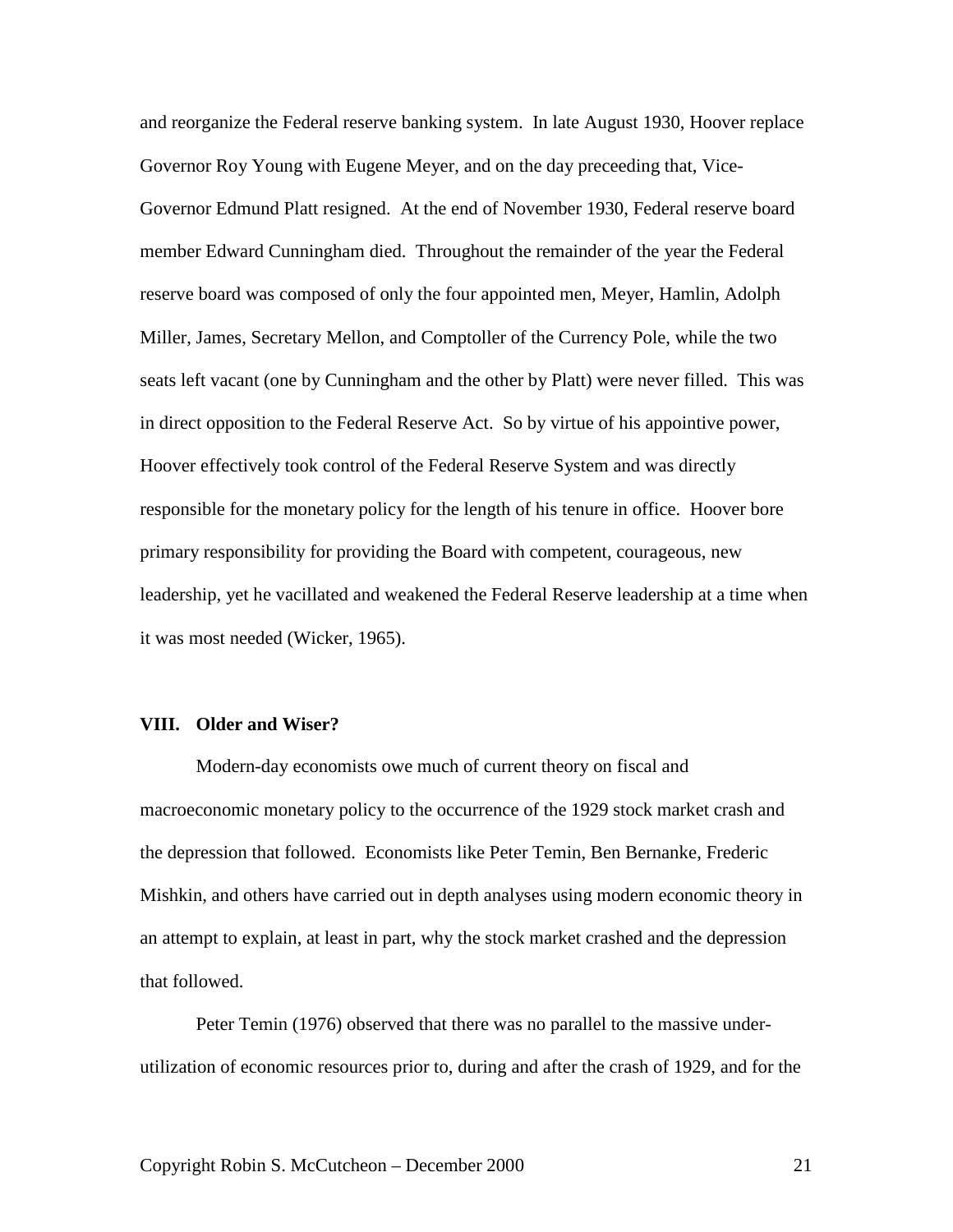duration of the Great Depression. The actual collapse itself has been neglected; too long in the past to be part of the current economy, too recent to be included in history of economics, and too complex to be simplistically explained away. Finally, the collapse has just plain been neglected in the sense that theoretical economic aspects of depressions could be applied to the biggest depression in living human memory. Temin pointed out that the Federal Reserve Board failed to apply proper macroeconomic monetary policy, the Executive Branch failed to apply fiscal policy, not to mention the fact that countercyclical fiscal policy had not even been 'invented.' The fact that these policies were not utilized can hardly be used as the argument that had they been utilized they would have been effective.

Frederic Mishkin (1978) focused his analysis on the household balance sheet as the mechanism of transmission which were important in the decline of aggregate demand. Mishkin used the liquidity hypothesis and the life-cycle hypothesis, both of which emphasize the effects of household balance sheet changes on aggregate demand. He compares his analysis with the two main groups of thought: the Keynesian spending approach, and the monetarists approach. While the Keynesians attributed the depression to a decline in one or more components of the GNP, it did not explain, convincingly, why the economy began the fatal plunge in 1929. The monetarist theory, promoted by Friedman and Schwartz, explained the crash as the result of inept Federal Reserve Policy but was deficient in identifying the specific channels used by declining money supply that caused the contraction.

Ben Bernanke (1983) concentrated on the years 1930-33, and pointed out various coincidental timing in macroeconomic developments and synchronous movements by the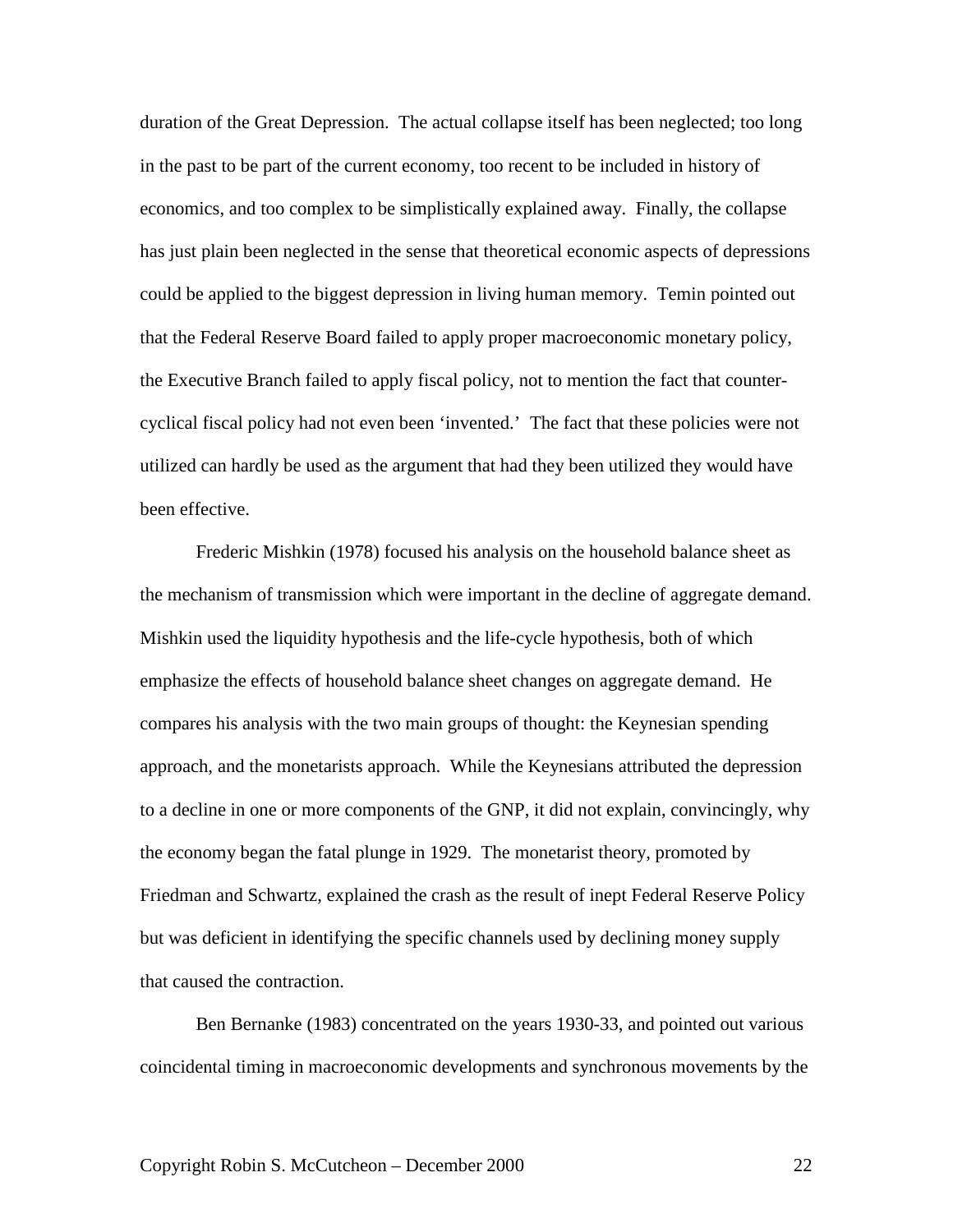financial system in response to declines in aggregate output. Bernanke agreed with Friedman and Schwartz that the banking crises were a direct result of a decline in the money supply.

While the majority of modern-day economists insist that the crash of 1929 and the Great Depression are separate incidents, and at most only tangentially related, Christina Romer (1990) linked the stock market crash to the great depression by noticing that consumers became uncertain about future income. As a result of this uncertainty, consumers delayed spending money on durable goods as they waited out the depression. A second link proposed by Romer, was the depressed consumption brought about by the massive amount of wealth destroyed by the crash.

More recently, Cecchetti and Karras (1994) used econometric tools to decompose output fluctuations during the interwar period (1913-1928 and 1934-1940) into movements that were caused by aggregate supply innovations and those that resulted from innovations to aggregate demand. Their purpose was to provide a description of the data that must be taken into account in order to provide and explanation of the Great Depression.

#### **IX. Conclusion**

While there are many myths and explanations posited for the stock market crash, the emphasis of this paper was to analyze the economic discussion surrounding monetary policy at the time of the crash. Whether it was ineptitude, ignorance, or personal conviction of "how people should be" with regard to religious morals, I can not over look the fact that the culmination of events was the crash of 1929. Clearly, the private agendas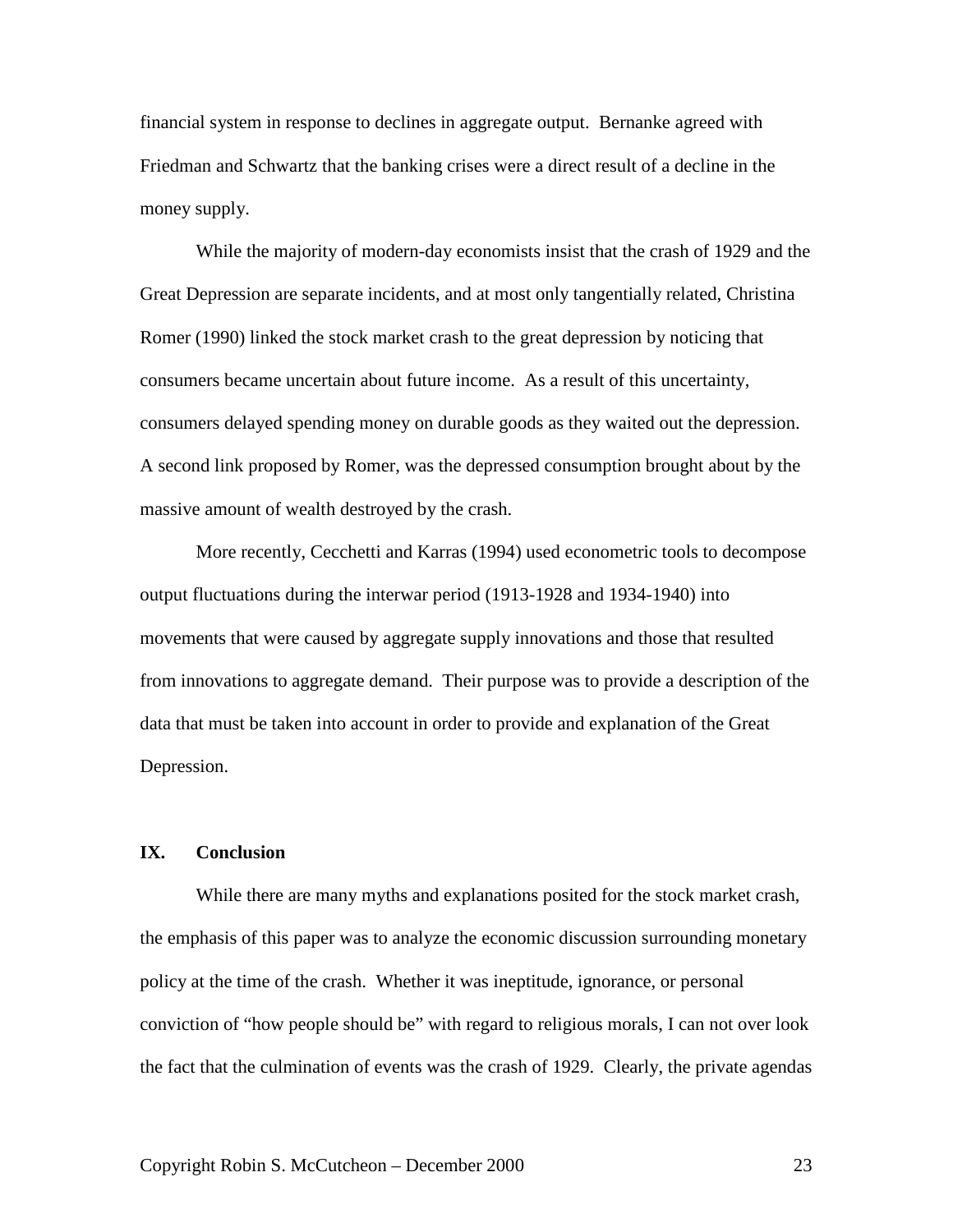of the principal players, Hoover and Miller played an integral part in the demise of the bull market of the 1920's. On the other hand, the long-term effects of World War I also were part of the set up for the crash and the following depression. Monetary and fiscal policy effectiveness were born in that period of chaos. Economic principals for market cohesiveness developed out of need from the crash and the depression.

In retrospect, and because this particular event effected my personal destiny, I have to say that the crash wasn't necessarily a "bad" thing. It merely was, and out of the ashes arose the phoenix.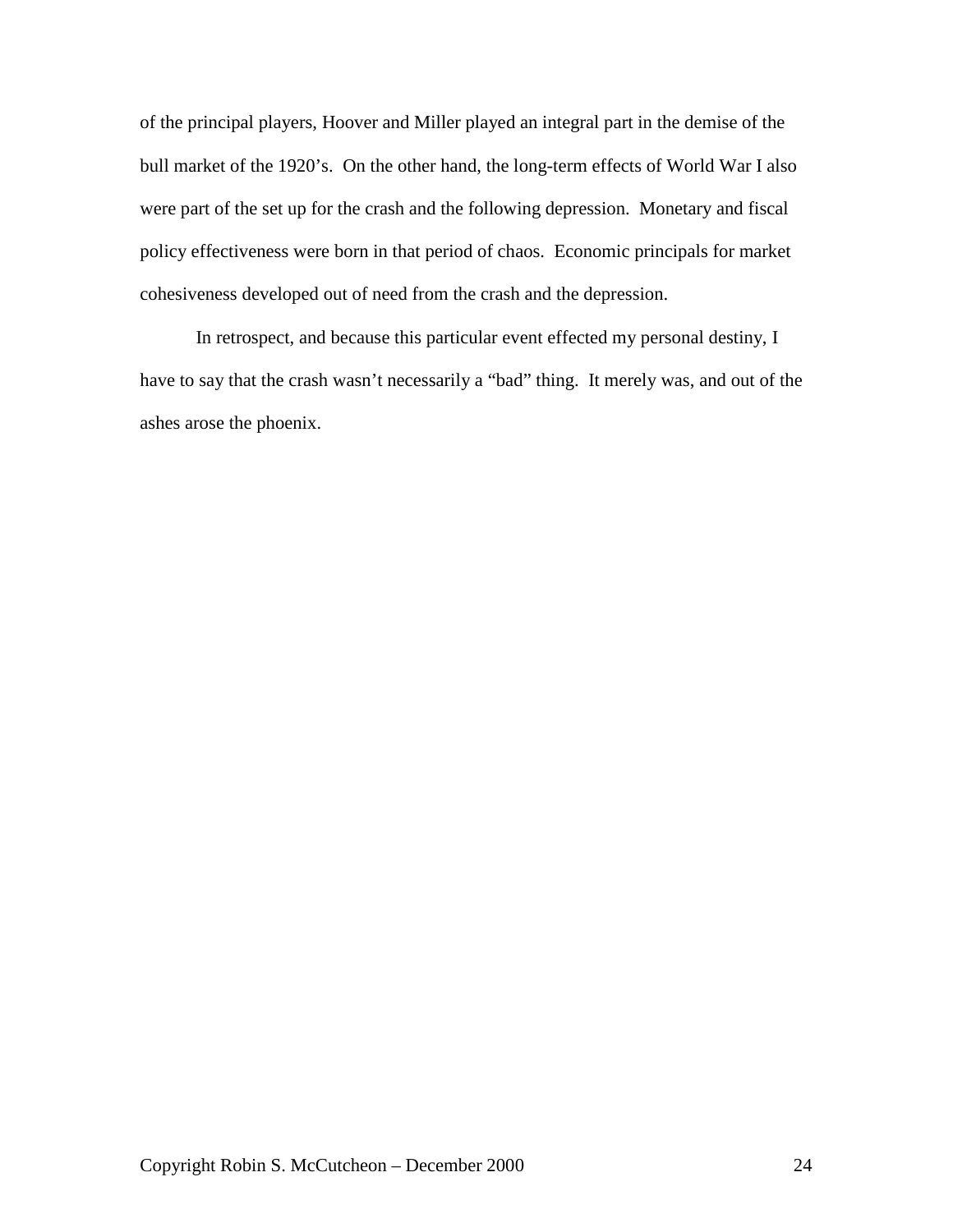#### **Works Cited**

- Bernanke, Ben S., "Non-Monetary Effects of the Financial Crisis in the Propagation of the Great Depression," *American Economic Review* 73 (June 1983), 257-276.
- Bierman, H., *The Great Myths of 1929 and the Lessons to be Learned.* New York: Greenwood Press, 1991.
- Board of Governors of the Federal Reserve, *Federal Reserve Bulletin*, Vol. 15, Issues 1- 12, (January – December 1929), 1-776.
- Cecchetti, Stephen G., "Stock Market Crash of 1929," in Peter Newman, Murray Milgate and John Eatwell (eds.), *The New Palgrave Dictionary of Money and Finance.* London: Macmillan, Ltd., 1992.
- Cecchetti, Stephen G., and Georgios Karras, "Sources of Output Fluctuations During the Interwar Period: Further Evidence on the Causes of the Great Depression," N.B.E.R. Working Paper No. 4092, April 1992.
- Chandler, Lester. *Benjamin Strong,Central Banker.* Washington, D.C.: Brookings Institute, 1958.
- De Long, J. Bradford, and Andrei Shleifer, "The Stock Market Bubble of 1929: Evidence from Closed-end Mutual Funds," *The Journal of Economic History*, Vol. 51, No. 3 (September 1991), 675-700.
- Dominguez, Kathryn M., Ray C. Fair, and Matthew D. Shapiro, "Forecasting the Depression: Harvard versus Yale," *The American Economic Review,* Vol. 78, Issue 4 (September 1988), 595-612.
- Edie, L.D., "The 1928 hearings on the Strong Bill," *The Journal of Political Economy*, Vol. 37, Issue 3 (June 1929), 340-354.
- Eiteman, Wilford J., "The Economic Significance of Brokers' Loans," *The Journal of Political Economy*, Vol. 40, Issue 5 (October 1932), 677-690.
- Fisher, Irving, "The 'Total Value Criterion': A New Principal in Index Number Construction," *Journal of the American Statistical Association*, Vol. 22 (December 1927), 419-441.
- Friedman, Milton, and Anna J. Schwartz, *A Monetary History of the United States, 1867- 1960.* Princeton, New Jersey: Princeton University Press for NBER, 1963.